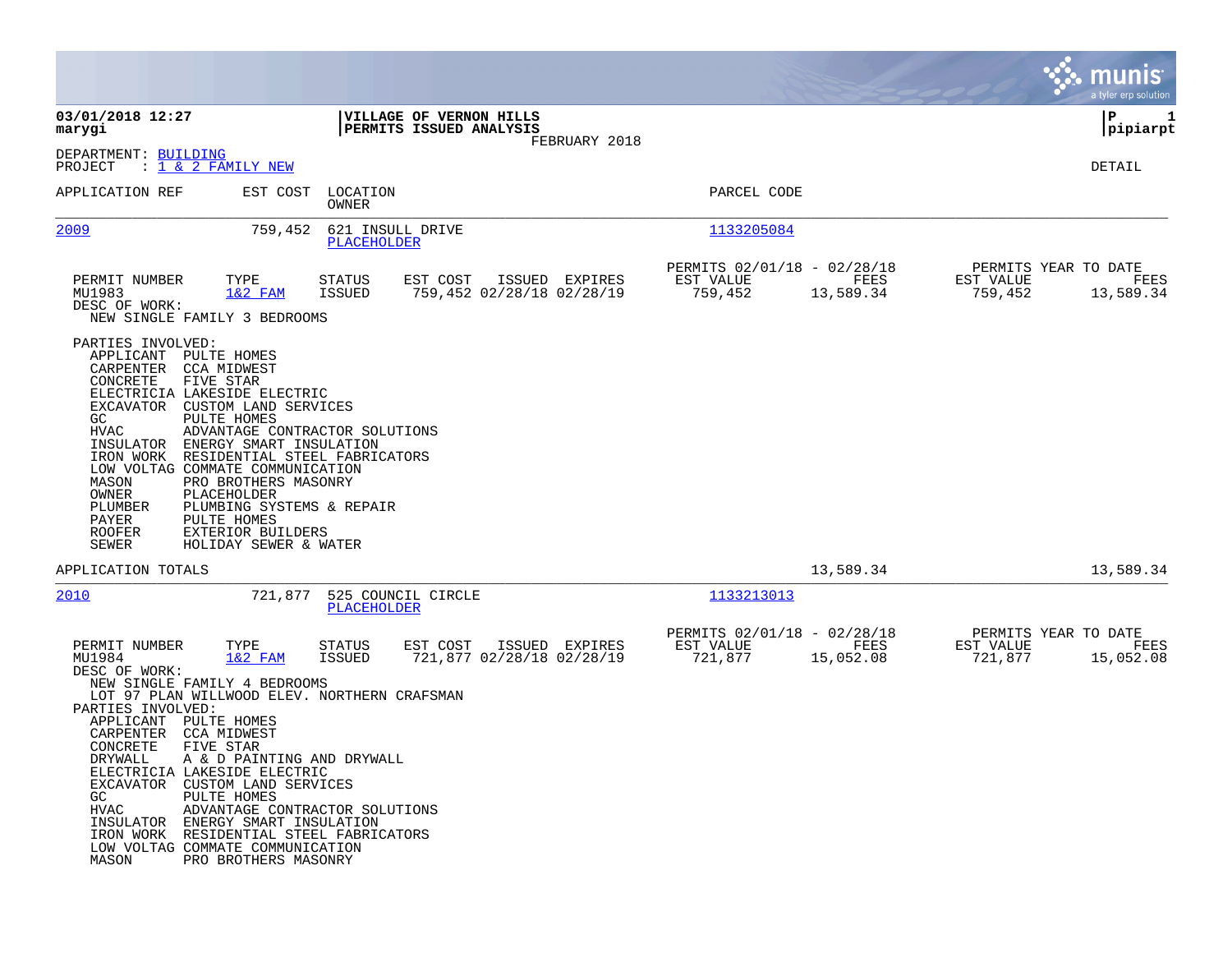|                                                                                                                                                                                                                                                                                                                                                                                                                                                                                                                                                                                       |                                                      |                  | munis<br>a tyler erp solution                                |
|---------------------------------------------------------------------------------------------------------------------------------------------------------------------------------------------------------------------------------------------------------------------------------------------------------------------------------------------------------------------------------------------------------------------------------------------------------------------------------------------------------------------------------------------------------------------------------------|------------------------------------------------------|------------------|--------------------------------------------------------------|
| 03/01/2018 12:27<br>VILLAGE OF VERNON HILLS<br>PERMITS ISSUED ANALYSIS<br>marygi<br>FEBRUARY 2018                                                                                                                                                                                                                                                                                                                                                                                                                                                                                     |                                                      |                  | P<br> pipiarpt                                               |
| DEPARTMENT: BUILDING<br>: 1 & 2 FAMILY NEW<br>PROJECT                                                                                                                                                                                                                                                                                                                                                                                                                                                                                                                                 |                                                      |                  | DETAIL                                                       |
| APPLICATION REF<br>EST COST<br>LOCATION<br>OWNER                                                                                                                                                                                                                                                                                                                                                                                                                                                                                                                                      | PARCEL CODE                                          |                  |                                                              |
| OWNER<br>PLACEHOLDER<br>PLUMBER<br>PLUMBING SYSTEMS & REPAIR<br><b>ROOFER</b><br>EXTERIOR BUILDERS<br>HOLIDAY SEWER & WATER<br>SEWER                                                                                                                                                                                                                                                                                                                                                                                                                                                  |                                                      |                  |                                                              |
| APPLICATION TOTALS                                                                                                                                                                                                                                                                                                                                                                                                                                                                                                                                                                    |                                                      | 15,052.08        | 15,052.08                                                    |
| 511<br>800,000<br>1616 LAKE CHARLES DR<br>STEVEN M ST LOUIS                                                                                                                                                                                                                                                                                                                                                                                                                                                                                                                           | 1128302038                                           |                  |                                                              |
| TYPE<br><b>STATUS</b><br>EST COST<br>ISSUED<br>PERMIT NUMBER<br>EXPIRES<br>800,000 02/01/18<br>1937<br>COMPLT<br>RES CO<br>DESC OF WORK:<br>6 BR, 4.5 BTHS                                                                                                                                                                                                                                                                                                                                                                                                                            | PERMITS 02/01/18 - 02/28/18<br>EST VALUE<br>$\Omega$ | FEES<br>.00      | PERMITS YEAR TO DATE<br>EST VALUE<br>FEES<br>$\Omega$<br>.00 |
| PARTIES INVOLVED:<br>CARPENTER<br>HERNANDEZ BUILDERS<br>CONCRETE<br>TRINITY RIVER CONSTRUCTION<br><b>DRYWALL</b><br><b>DUPAGE DRYWALL</b><br>ELECTRICIA FAZA ELECTRIC SERVICES<br><b>EXCAVATOR</b><br>ART NISSEN & SON<br>GC<br>CANYON DEVELOPMENT GROUP<br>GC<br>STEVEN M ST LOUIS<br>UNITED AIR CONTROL<br><b>HVAC</b><br>INSULATOR<br>ENERGY SMART INSULATION<br>AA CONSTRUCTION<br>MASON<br>STEVEN M ST LOUIS<br>OWNER<br>S3 PLUMBING AND MECHANICAL<br>PLUMBER<br>PAYER<br>CANYON DEVELOPMENT GROUP<br><b>ROOFER</b><br>CUSTOM INSTALLATIONS<br><b>SEWER</b><br>HMD CONSTRUCTION |                                                      |                  |                                                              |
| APPLICATION TOTALS<br>PROJECT TOTALS                                                                                                                                                                                                                                                                                                                                                                                                                                                                                                                                                  | 1,481,329                                            | .00<br>28,641.42 | .00<br>1,481,329<br>28,641.42                                |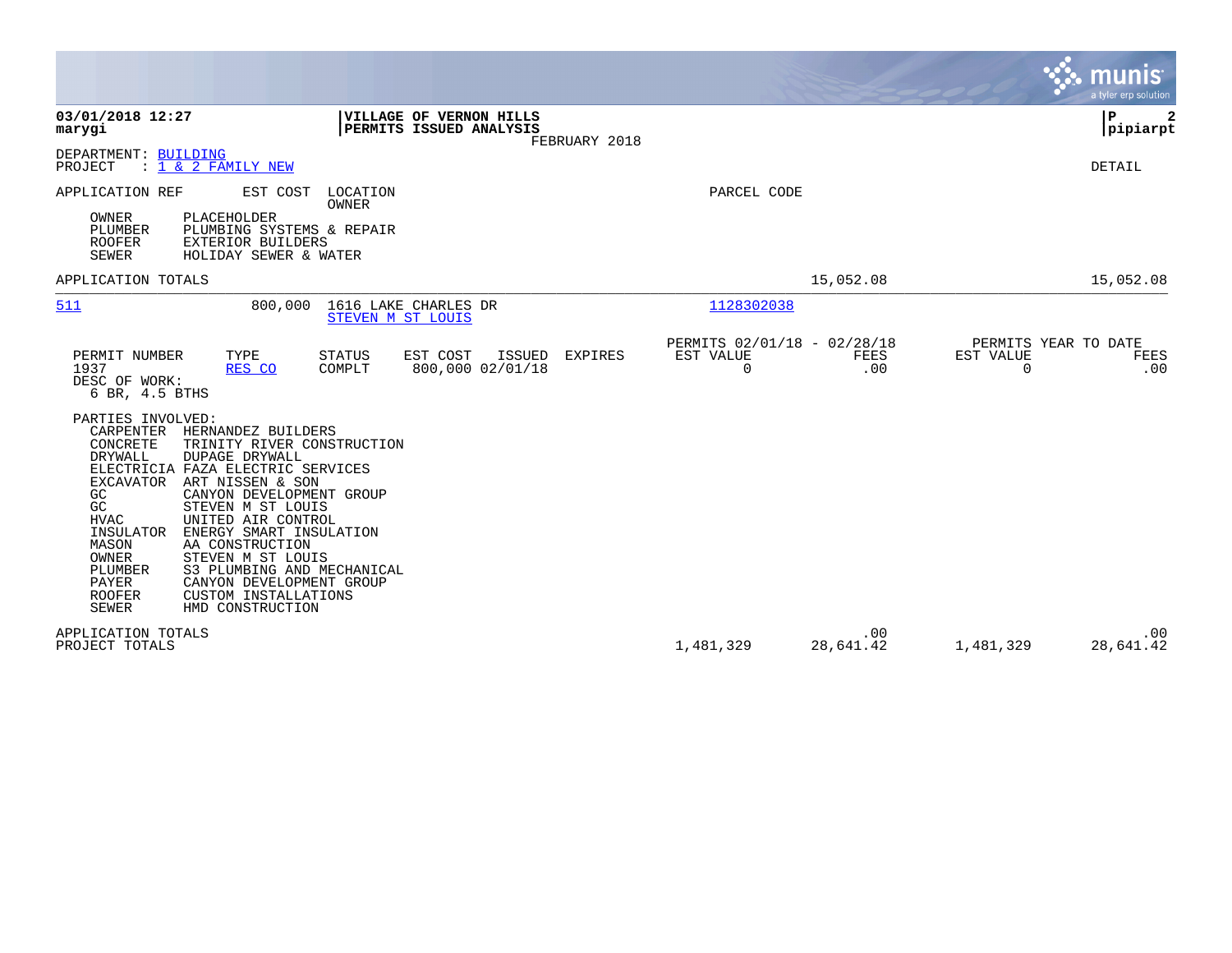|                                                                                                                                                                          |                                                                                                                                                                                                                                                                             |                                |                                                                  |                |                                                         |                  |                                                   | munis<br>a tyler erp solution |
|--------------------------------------------------------------------------------------------------------------------------------------------------------------------------|-----------------------------------------------------------------------------------------------------------------------------------------------------------------------------------------------------------------------------------------------------------------------------|--------------------------------|------------------------------------------------------------------|----------------|---------------------------------------------------------|------------------|---------------------------------------------------|-------------------------------|
| 03/01/2018 12:27<br>marygi                                                                                                                                               |                                                                                                                                                                                                                                                                             |                                | VILLAGE OF VERNON HILLS<br>PERMITS ISSUED ANALYSIS               | FEBRUARY 2018  |                                                         |                  |                                                   | lР<br>3<br> pipiarpt          |
| DEPARTMENT: BUILDING<br>PROJECT                                                                                                                                          | : COMMERCIAL ALTERATION                                                                                                                                                                                                                                                     |                                |                                                                  |                |                                                         |                  |                                                   | <b>DETAIL</b>                 |
| APPLICATION REF                                                                                                                                                          | EST COST                                                                                                                                                                                                                                                                    | LOCATION<br>OWNER              |                                                                  |                | PARCEL CODE                                             |                  |                                                   |                               |
| 1585                                                                                                                                                                     | 278,000                                                                                                                                                                                                                                                                     |                                | 701 NORTH MILWAUKEE AVENUE 168<br>INLAND REAL ESTATE CORPORATION |                | 1503102018                                              |                  |                                                   |                               |
| PERMIT NUMBER<br>MU1965<br>DESC OF WORK:                                                                                                                                 | TYPE<br>CO NO FEE<br>INTERIOR BUILD OUT: HALF PRICE BOOKS                                                                                                                                                                                                                   | STATUS<br>COMPLT               | EST COST<br>278,000 02/19/18 02/19/19                            | ISSUED EXPIRES | PERMITS 02/01/18 - 02/28/18<br>EST VALUE<br>$\mathbf 0$ | FEES<br>.00      | PERMITS YEAR TO DATE<br>EST VALUE<br>$\mathsf{O}$ | FEES<br>.00                   |
| PARTIES INVOLVED:<br>APPLICANT JTS ARCHITECTS<br>DRYWALL<br>GC<br><b>DCS</b><br><b>HVAC</b><br>INSULATOR<br><b>OCCUPANT</b><br>OWNER<br>PLUMBER<br><b>PAYER</b><br>PAYER | CARPENTER DELAUTER DEVELOPMENT<br>DELAUTER DEVELOPMENT<br>ELECTRICIA SCHWAN ELECTRIC CONTRACTING<br>DELAUTER DEVELOPMENT<br>DELAUTER DEVELOPMENT<br>HALF PRICE BOOKS<br>INLAND REAL ESTATE CORPORATION<br>MCELROY PLUMBING<br><b>JTS ARCHITECTS</b><br>DELAUTER DEVELOPMENT |                                |                                                                  |                |                                                         |                  |                                                   |                               |
| APPLICATION TOTALS                                                                                                                                                       |                                                                                                                                                                                                                                                                             |                                |                                                                  |                |                                                         | .00              |                                                   | .00                           |
| 1799                                                                                                                                                                     | 165,000                                                                                                                                                                                                                                                                     |                                | 271 WEST TOWNLINE RD 100<br>THE TAXMAN CORPORATION               |                | 1505207006                                              |                  |                                                   |                               |
| PERMIT NUMBER<br>MU1946<br>DESC OF WORK:<br>COMMERCIAL ALTERATION                                                                                                        | TYPE<br>COM ALT                                                                                                                                                                                                                                                             | <b>STATUS</b><br><b>ISSUED</b> | EST COST<br>165,000 02/06/18 02/28/19                            | ISSUED EXPIRES | PERMITS 02/01/18 - 02/28/18<br>EST VALUE<br>165,000     | FEES<br>1,850.00 | PERMITS YEAR TO DATE<br>EST VALUE<br>165,000      | FEES<br>1,850.00              |
| PARTIES INVOLVED:<br>APPLICANT STATE PERMITS<br>CARPENTER<br>ELECTRICIA MOHAWK ELECTRIC<br>GC<br><b>HVAC</b><br><b>OCCUPANT</b><br>OWNER<br>PLUMBER<br>PAYER<br>PAYER    | JF CARPENTRY<br>MEADOWS CONSTRUCGTION INC<br>CLIMATE MASTER MECHANICAL<br><b>STARBUCKS</b><br>THE TAXMAN CORPORATION<br>CAPITOL PLUMBING INC<br>STATE PERMITS<br>MEADOWS CONSTRUCGTION INC                                                                                  |                                |                                                                  |                |                                                         |                  |                                                   |                               |
| APPLICATION TOTALS                                                                                                                                                       |                                                                                                                                                                                                                                                                             |                                |                                                                  |                |                                                         | 1,850.00         |                                                   | 1,850.00                      |
| 1919                                                                                                                                                                     | 120,000                                                                                                                                                                                                                                                                     | 730 LAKEVIEW PKY               | CHICAGO TITLE LAND TRUST CO                                      |                | 1504111016                                              |                  |                                                   |                               |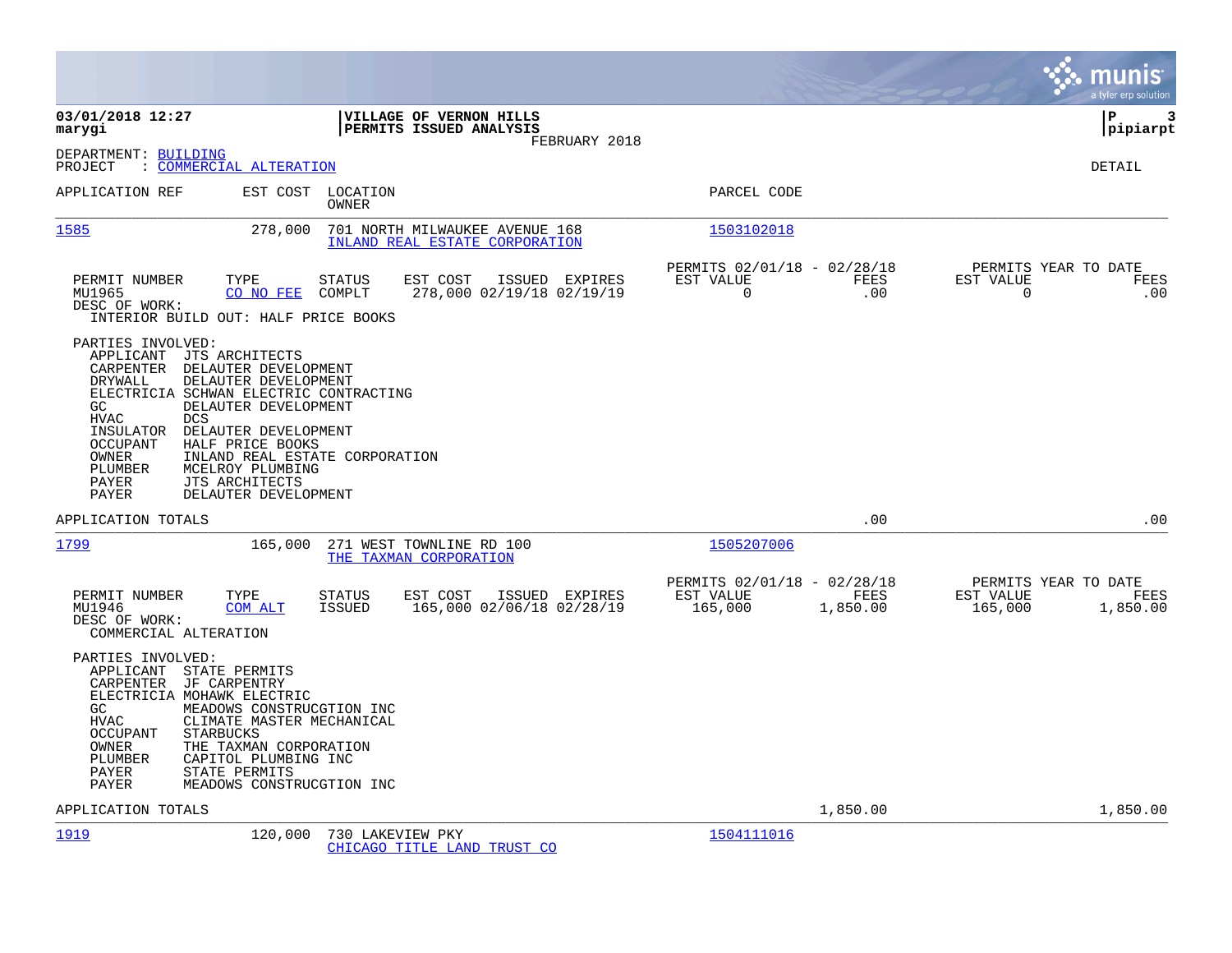|                                                                                                                                                                                                                                                                                                                                                                                          |                                                               |                                            |                                                    |                |                                             | munis<br>a tyler erp solution |
|------------------------------------------------------------------------------------------------------------------------------------------------------------------------------------------------------------------------------------------------------------------------------------------------------------------------------------------------------------------------------------------|---------------------------------------------------------------|--------------------------------------------|----------------------------------------------------|----------------|---------------------------------------------|-------------------------------|
| 03/01/2018 12:27<br>marygi                                                                                                                                                                                                                                                                                                                                                               | VILLAGE OF VERNON HILLS<br>PERMITS ISSUED ANALYSIS            |                                            |                                                    |                |                                             | l P<br> pipiarpt              |
| PERMIT NUMBER<br>TYPE                                                                                                                                                                                                                                                                                                                                                                    | STATUS<br>EST COST                                            | ISSUED<br>EXPIRES<br>FEBRUARY 2018         | PERMITS 02/01/18 - 02/28/18<br>EST VALUE           | FEES           | PERMITS YEAR TO DATE<br>EST VALUE           | FEES                          |
| DEPARTMENT: BUILDING<br>: COMMERCIAL ALTERATION<br>PROJECT                                                                                                                                                                                                                                                                                                                               |                                                               |                                            |                                                    |                |                                             | <b>DETAIL</b>                 |
| EST COST<br>APPLICATION REF                                                                                                                                                                                                                                                                                                                                                              | LOCATION<br>OWNER                                             |                                            | PARCEL CODE                                        |                |                                             |                               |
| MU1973<br>COMM TCO<br>DESC OF WORK:<br>TENANT IMPROVEMENTS                                                                                                                                                                                                                                                                                                                               | ISSUED                                                        | 120,000 02/23/18                           | 0                                                  | 350.00         | $\mathbf 0$                                 | 350.00                        |
| PARTIES INVOLVED:<br>APPLICANT<br>OSTRANDER CONSTRUCTION<br>CARPENTER<br>OSTRANDER CONSTRUCTION<br>DRYWALL<br>OSTRANDER CONSTRUCTION<br>ELECTRICIA EVOLVE ELECTRIC<br>OSTRANDER CONSTRUCTION<br>GC.<br><b>HVAC</b><br>PRO-TECH COOLING & HEATING<br>MASON<br>CERTIFIED MASONRY<br>REMKE INDUSTRIES<br>OCCUPANT<br>OWNER<br>PLUMBER<br>A PLUS PLUMBING<br>PAYER<br>OSTRANDER CONSTRUCTION | CHICAGO TITLE LAND TRUST CO                                   |                                            |                                                    |                |                                             |                               |
| APPLICATION TOTALS                                                                                                                                                                                                                                                                                                                                                                       |                                                               |                                            |                                                    | 350.00         |                                             | 350.00                        |
| 1946<br>50,000                                                                                                                                                                                                                                                                                                                                                                           | 700 NORTH MILWAUKEE AVE 132<br>HAWTHORN HILLS SOUARE 1687 LLC |                                            | 1504201051                                         |                |                                             |                               |
| TYPE<br>PERMIT NUMBER<br>MU1955<br><b>COM ALT</b><br>DESC OF WORK:<br>BUILD OUT: SCOTTY'S ON 21                                                                                                                                                                                                                                                                                          | STATUS<br>EST COST<br>ISSUED                                  | ISSUED EXPIRES<br>50,000 02/13/18 02/13/19 | PERMITS 02/01/18 - 02/28/18<br>EST VALUE<br>50,000 | FEES<br>700.00 | PERMITS YEAR TO DATE<br>EST VALUE<br>50,000 | FEES<br>700.00                |
| PARTIES INVOLVED:<br>APPLICANT LEAP FIRST LOOK LAST, INC<br>ELECTRICIA LITEWAY ELECTRIC<br>LEAP FIRST LOOK LAST, INC<br>GC.<br>SCOTTY'S ON 21<br>OCCUPANT<br>OWNER<br>PLUMBER<br>BEN FRANKLIN PLUMBING<br>LEAP FIRST LOOK LAST, INC<br>PAYER                                                                                                                                             | HAWTHORN HILLS SQUARE 1687 LLC                                |                                            |                                                    |                |                                             |                               |
| APPLICATION TOTALS                                                                                                                                                                                                                                                                                                                                                                       |                                                               |                                            |                                                    | 700.00         |                                             | 700.00                        |
| 1958<br>58,200                                                                                                                                                                                                                                                                                                                                                                           | 3 WEST HAWTHORN PKY 110<br>HAMILTON PARTNERS INC              |                                            | 1132415011                                         |                |                                             |                               |
| PERMIT NUMBER<br>TYPE<br>MU1938<br>COM ALT<br>DESC OF WORK:<br>INTERIOR ALTERATION                                                                                                                                                                                                                                                                                                       | <b>STATUS</b><br>EST COST<br>ISSUED                           | ISSUED EXPIRES<br>58,200 02/05/18 02/05/19 | PERMITS 02/01/18 - 02/28/18<br>EST VALUE<br>58,200 | FEES<br>782.00 | PERMITS YEAR TO DATE<br>EST VALUE<br>58,200 | FEES<br>782.00                |
| PARTIES INVOLVED:<br>APPLICANT COMMERCIAL BUILDERS SERVICES                                                                                                                                                                                                                                                                                                                              |                                                               |                                            |                                                    |                |                                             |                               |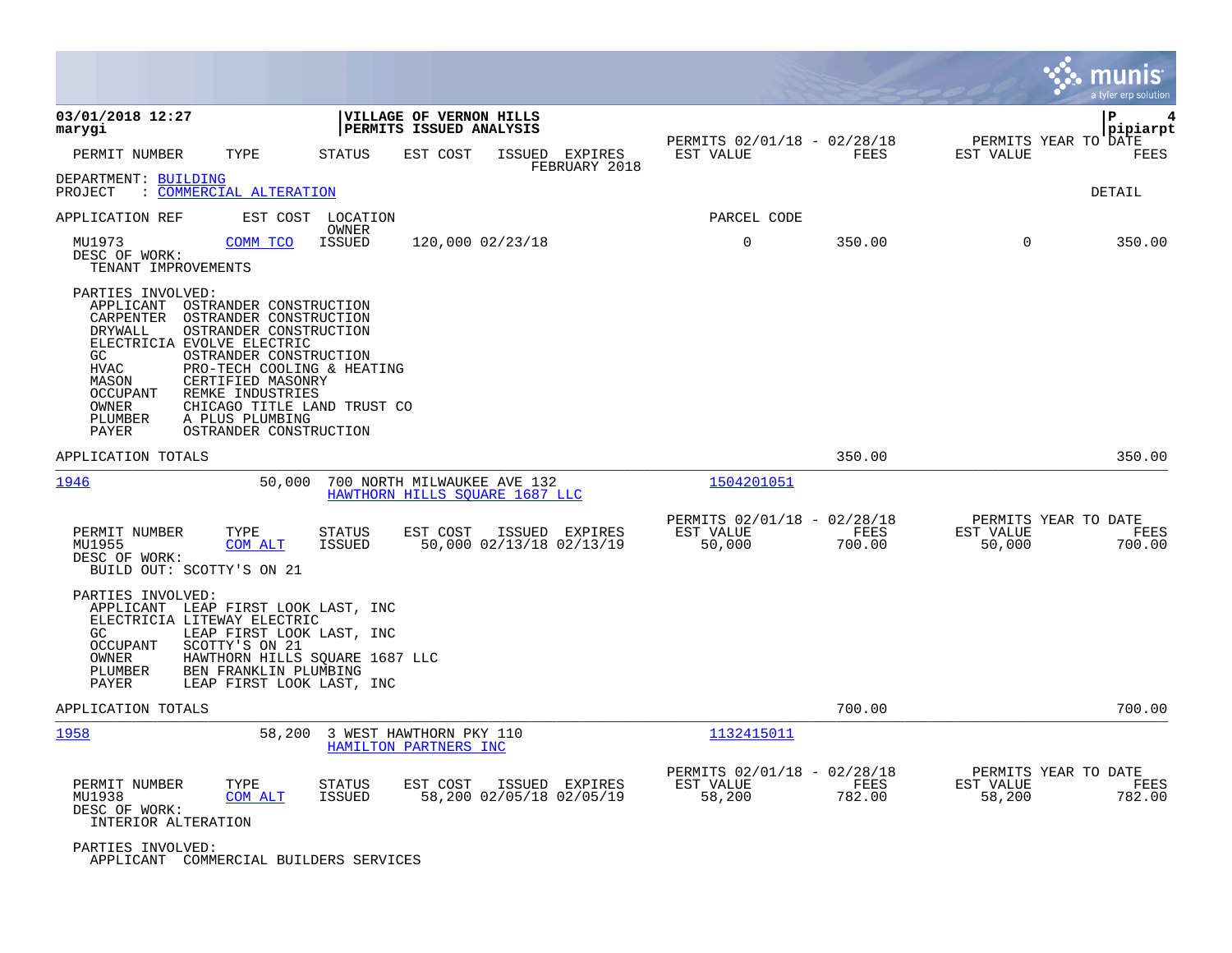|                                                                                                                                                                                                                                                                                                                                                                                                                                                                                                                                                                                                                                                                                                                    |                                                                         | munis<br>a tyler erp solution                                    |
|--------------------------------------------------------------------------------------------------------------------------------------------------------------------------------------------------------------------------------------------------------------------------------------------------------------------------------------------------------------------------------------------------------------------------------------------------------------------------------------------------------------------------------------------------------------------------------------------------------------------------------------------------------------------------------------------------------------------|-------------------------------------------------------------------------|------------------------------------------------------------------|
| 03/01/2018 12:27<br>VILLAGE OF VERNON HILLS<br>PERMITS ISSUED ANALYSIS<br>marygi<br>FEBRUARY 2018                                                                                                                                                                                                                                                                                                                                                                                                                                                                                                                                                                                                                  |                                                                         | P<br> pipiarpt                                                   |
| DEPARTMENT: BUILDING<br>PROJECT<br>: COMMERCIAL ALTERATION                                                                                                                                                                                                                                                                                                                                                                                                                                                                                                                                                                                                                                                         |                                                                         | DETAIL                                                           |
| APPLICATION REF<br>EST COST<br>LOCATION<br><b>OWNER</b><br>CARPENTER<br>OMNI COMMERCIAL<br>DRYWALL<br>OMNI COMMERCIAL<br>ELECTRICIA CONNOR ELECTRIC SERVICE<br>GC<br>OMNI COMMERCIAL<br>GC<br>COMMERCIAL BUILDERS SERVICES<br>FIDELITY NATIONAL<br>OCCUPANT<br>OWNER<br>HAMILTON PARTNERS INC<br>PLUMBER<br>HAYES INDUSTRIES                                                                                                                                                                                                                                                                                                                                                                                       | PARCEL CODE                                                             |                                                                  |
| APPLICATION TOTALS                                                                                                                                                                                                                                                                                                                                                                                                                                                                                                                                                                                                                                                                                                 | 782.00                                                                  | 782.00                                                           |
| 2017<br>408,618<br>850 FOREST EDGE DR<br>FOREST EDGE LLC                                                                                                                                                                                                                                                                                                                                                                                                                                                                                                                                                                                                                                                           | 1515101004                                                              |                                                                  |
| PERMIT NUMBER<br>TYPE<br><b>STATUS</b><br>EST COST<br>ISSUED EXPIRES<br>MU1980<br><b>ISSUED</b><br>408,618 02/26/18 02/26/19<br>COM ALT<br>DESC OF WORK:<br>INTERIOR BUILD OUT: BOYS SCOUTS OF AMERICA<br>PARTIES INVOLVED:<br>APPLICANT<br>OLSON GENERAL CONTRATORS<br>CARPENTER<br>OLSON GENERAL CONTRATORS<br>CONCRETE<br>OLSON GENERAL CONTRATORS<br>OLSON GENERAL CONTRATORS<br><b>DRYWALL</b><br>ELECTRICIA OLSON GENERAL CONTRATORS<br>OLSON GENERAL CONTRATORS<br>GC<br><b>HVAC</b><br>MIDWEST MECHANICAL<br>LOW VOLTAG OLSON GENERAL CONTRATORS<br>OCCUPANT<br>NORTHEASTERN ILLINOIS COUNCIL.<br><b>OWNER</b><br>FOREST EDGE LLC<br>PLUMBER<br>BEN FRANKLIN PLUMBING<br>PAYER<br>OLSON GENERAL CONTRATORS | PERMITS 02/01/18 - 02/28/18<br>EST VALUE<br>FEES<br>408,618<br>4,405.18 | PERMITS YEAR TO DATE<br>EST VALUE<br>FEES<br>408,618<br>4,405.18 |
| <b>ROOFER</b><br>L MARSHALL INC<br>APPLICATION TOTALS<br>PROJECT TOTALS                                                                                                                                                                                                                                                                                                                                                                                                                                                                                                                                                                                                                                            | 4,405.18<br>8,087.18<br>681,818                                         | 4,405.18<br>8,087.18<br>681,818                                  |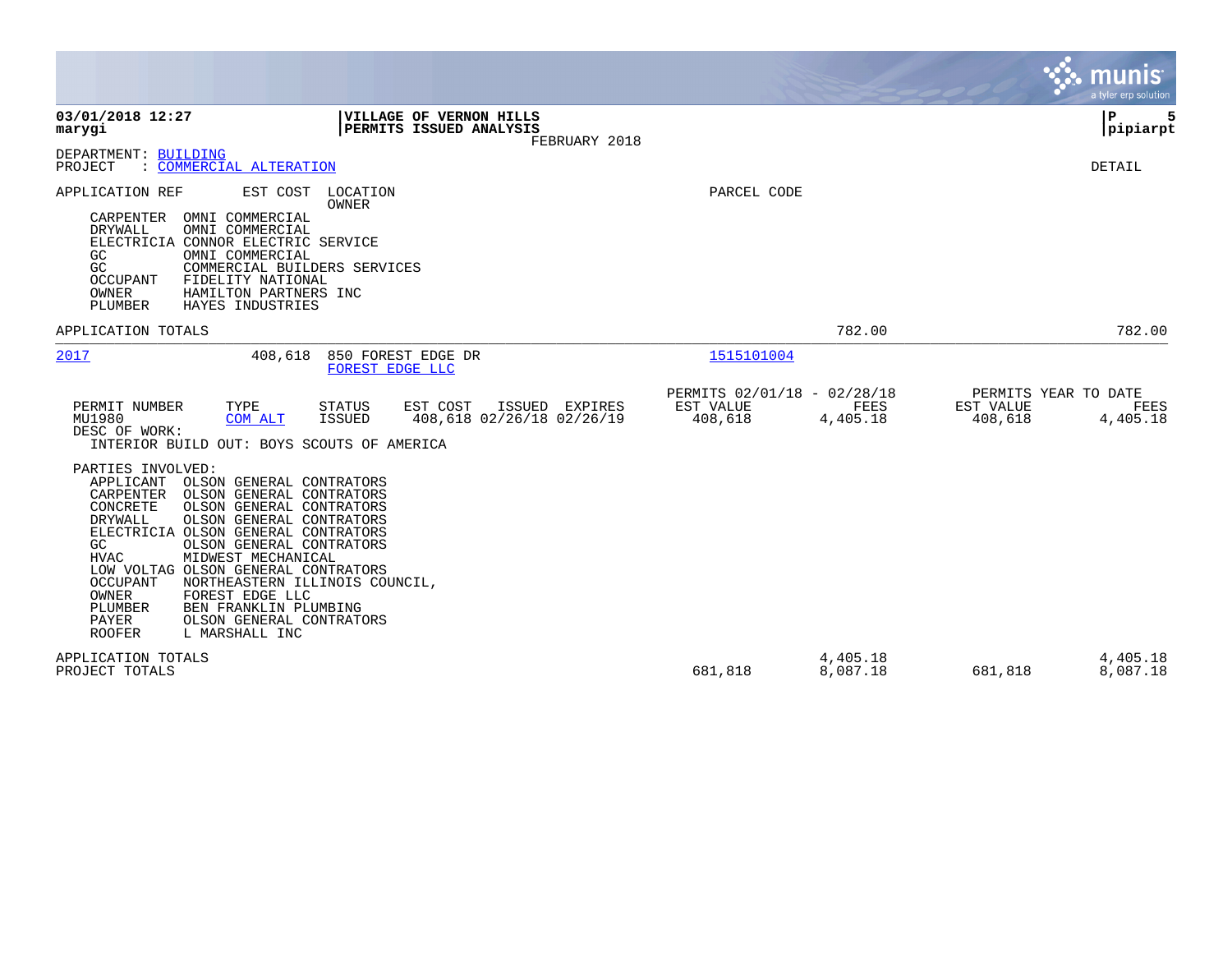|                                                                                                                                                                                                                 |                                                                                                                                                                                                                                                                                                                  |                                       |                                                                                                    |                |                                               |                      |                       | munis<br>a tyler erp solution            |
|-----------------------------------------------------------------------------------------------------------------------------------------------------------------------------------------------------------------|------------------------------------------------------------------------------------------------------------------------------------------------------------------------------------------------------------------------------------------------------------------------------------------------------------------|---------------------------------------|----------------------------------------------------------------------------------------------------|----------------|-----------------------------------------------|----------------------|-----------------------|------------------------------------------|
| 03/01/2018 12:27<br>marygi                                                                                                                                                                                      |                                                                                                                                                                                                                                                                                                                  |                                       | VILLAGE OF VERNON HILLS<br>PERMITS ISSUED ANALYSIS                                                 | FEBRUARY 2018  |                                               |                      |                       | ΙP<br> pipiarpt                          |
| DEPARTMENT: BUILDING<br>PROJECT                                                                                                                                                                                 | : 1 & 2 FAMILY ADDITION                                                                                                                                                                                                                                                                                          |                                       |                                                                                                    |                |                                               |                      |                       | DETAIL                                   |
| APPLICATION REF                                                                                                                                                                                                 | EST COST                                                                                                                                                                                                                                                                                                         | LOCATION<br>OWNER                     |                                                                                                    |                | PARCEL CODE                                   |                      |                       |                                          |
| 1957                                                                                                                                                                                                            | 100,000                                                                                                                                                                                                                                                                                                          | 27 MANCHESTER LN<br><b>JACOB ZOLL</b> |                                                                                                    |                | 1508207009                                    |                      |                       |                                          |
| PERMIT NUMBER<br>MU1952<br>DESC OF WORK:<br>PARTIES INVOLVED:<br>APPLICANT<br>CARPENTER<br>DRYWALL<br>GC<br>GC<br><b>HVAC</b><br>INSULATOR<br>OWNER<br>PLUMBER<br><b>PAYER</b><br><b>PAYER</b><br><b>ROOFER</b> | TYPE<br><b>SF ADDT</b><br>(7 FIXTURES) & 2ND LDRY RM; 1ST FLOOR REMODEL<br>JACOB ZOLL<br>JACOB ZOLL<br>JACOB ZOLL<br>ELECTRICIA MICHAEL SLOAN<br>JACOB ZOLL<br>STORY BOOK CONSTRUCTION<br>KEVIN ROWLEY<br>JACOB ZOLL<br>JACOB ZOLL<br>JACOB ZOLL<br>PMPC ARCHITECTS<br>STORY BOOK CONSTRUCTION<br>M CONSTRUCTION | STATUS<br><b>ISSUED</b>               | EST COST<br>100,000 02/09/18 02/09/19<br>2ND FL ADDITION: ADD 2 BRS, 1 SITTING AREA, 2 FULL BATHS: | ISSUED EXPIRES | PERMITS 02/01/18 - 02/28/18<br>EST VALUE<br>0 | FEES<br>2,000.00     | EST VALUE<br>$\Omega$ | PERMITS YEAR TO DATE<br>FEES<br>2,000.00 |
| APPLICATION TOTALS<br>PROJECT TOTALS                                                                                                                                                                            |                                                                                                                                                                                                                                                                                                                  |                                       |                                                                                                    |                | 0                                             | 2,000.00<br>2,000.00 | $\Omega$              | 2,000.00<br>2,000.00                     |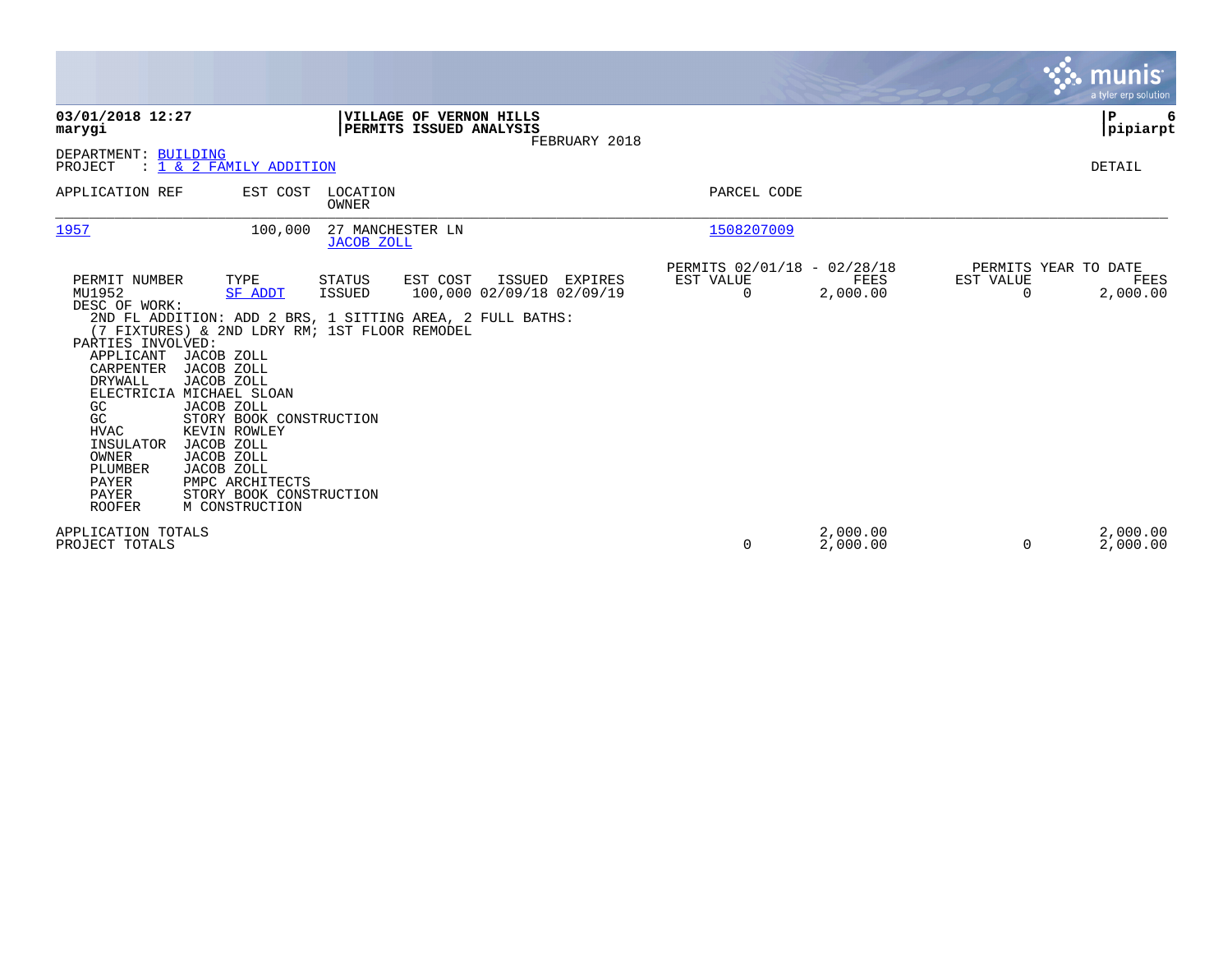|                                                                                                                                             |                                                                                                                                                                       |                                                    |                |                                                         |               |                                                  | munis<br>a tyler erp solution |
|---------------------------------------------------------------------------------------------------------------------------------------------|-----------------------------------------------------------------------------------------------------------------------------------------------------------------------|----------------------------------------------------|----------------|---------------------------------------------------------|---------------|--------------------------------------------------|-------------------------------|
| 03/01/2018 12:27<br>marygi                                                                                                                  |                                                                                                                                                                       | VILLAGE OF VERNON HILLS<br>PERMITS ISSUED ANALYSIS |                |                                                         |               |                                                  | 7<br>ΙP<br> pipiarpt          |
| DEPARTMENT: BUILDING<br>: AC/FURNACE<br>PROJECT                                                                                             |                                                                                                                                                                       |                                                    | FEBRUARY 2018  |                                                         |               |                                                  | DETAIL                        |
| APPLICATION REF                                                                                                                             | EST COST LOCATION<br>OWNER                                                                                                                                            |                                                    |                | PARCEL CODE                                             |               |                                                  |                               |
| 1993                                                                                                                                        | 8,000<br>ZHIYUAN DONG                                                                                                                                                 | 216N THORNE GROVE DR                               |                | 1507209019                                              |               |                                                  |                               |
| PERMIT NUMBER<br>TYPE<br>MU1942<br>DESC OF WORK:<br>2 FURNACES                                                                              | <b>STATUS</b><br><b>ISSUED</b><br>AC/FURN                                                                                                                             | EST COST<br>8,000 02/06/18 02/06/19                | ISSUED EXPIRES | PERMITS 02/01/18 - 02/28/18<br>EST VALUE<br>$\Omega$    | FEES<br>80.00 | PERMITS YEAR TO DATE<br>EST VALUE<br>$\Omega$    | FEES<br>80.00                 |
| PARTIES INVOLVED:<br>APPLICANT ALLIED AIR CONDITIONING & HEATING<br>GC<br><b>HVAC</b><br>ZHIYUAN DONG<br>OWNER<br>PAYER                     | ALLIED AIR CONDITIONING & HEATING<br>ALLIED AIR CONDITIONING & HEATING<br>ALLIED AIR CONDITIONING & HEATING                                                           |                                                    |                |                                                         |               |                                                  |                               |
| APPLICATION TOTALS                                                                                                                          |                                                                                                                                                                       |                                                    |                |                                                         | 80.00         |                                                  | 80.00                         |
| 2003                                                                                                                                        | 8,500                                                                                                                                                                 | 114 SOUTH DEERPATH DRIVE<br>ESPERANZA GATMAITAN    |                | 1508207029                                              |               |                                                  |                               |
| PERMIT NUMBER<br>TYPE<br>MU1951<br>DESC OF WORK:<br>FURNACE AND A/C                                                                         | <b>STATUS</b><br>AC/FURN<br>COMPLT                                                                                                                                    | EST COST<br>8,500 02/08/18 02/21/19                | ISSUED EXPIRES | PERMITS 02/01/18 - 02/28/18<br>EST VALUE<br>$\mathbf 0$ | FEES<br>85.00 | PERMITS YEAR TO DATE<br>EST VALUE<br>$\mathbf 0$ | FEES<br>85.00                 |
| PARTIES INVOLVED:<br>APPLICANT<br>ARS OF ILLINOIS<br>GC.<br>ARS OF ILLINOIS<br>HVAC<br>ARS OF ILLINOIS<br>OWNER<br>PAYER<br>ARS OF ILLINOIS | ESPERANZA GATMAITAN                                                                                                                                                   |                                                    |                |                                                         |               |                                                  |                               |
| APPLICATION TOTALS                                                                                                                          |                                                                                                                                                                       |                                                    |                |                                                         | 85.00         |                                                  | 85.00                         |
| 2026                                                                                                                                        | 4,633<br>291 LASALLE ST                                                                                                                                               | KAREN & SCOTT POWDER, CO-TRUSTEES                  |                | 1509308028                                              |               |                                                  |                               |
| PERMIT NUMBER<br>TYPE<br>MU1966<br>DESC OF WORK:<br>FURNACE                                                                                 | <b>STATUS</b><br><b>AC/FURN</b><br><b>ISSUED</b>                                                                                                                      | EST COST<br>4,633 02/20/18 02/20/19                | ISSUED EXPIRES | PERMITS 02/01/18 - 02/28/18<br>EST VALUE<br>$\Omega$    | FEES<br>50.00 | PERMITS YEAR TO DATE<br>EST VALUE<br>$\mathbf 0$ | FEES<br>50.00                 |
| PARTIES INVOLVED:<br>APPLICANT ABC PLUMBING, HEATING, COOLING, ELECTRIC<br>GC<br>HVAC<br>OWNER<br>PAYER                                     | ABC PLUMBING, HEATING, COOLING, ELECTRIC<br>ABC PLUMBING, HEATING, COOLING, ELECTRIC<br>KAREN & SCOTT POWDER, CO-TRUSTEES<br>ABC PLUMBING, HEATING, COOLING, ELECTRIC |                                                    |                |                                                         |               |                                                  |                               |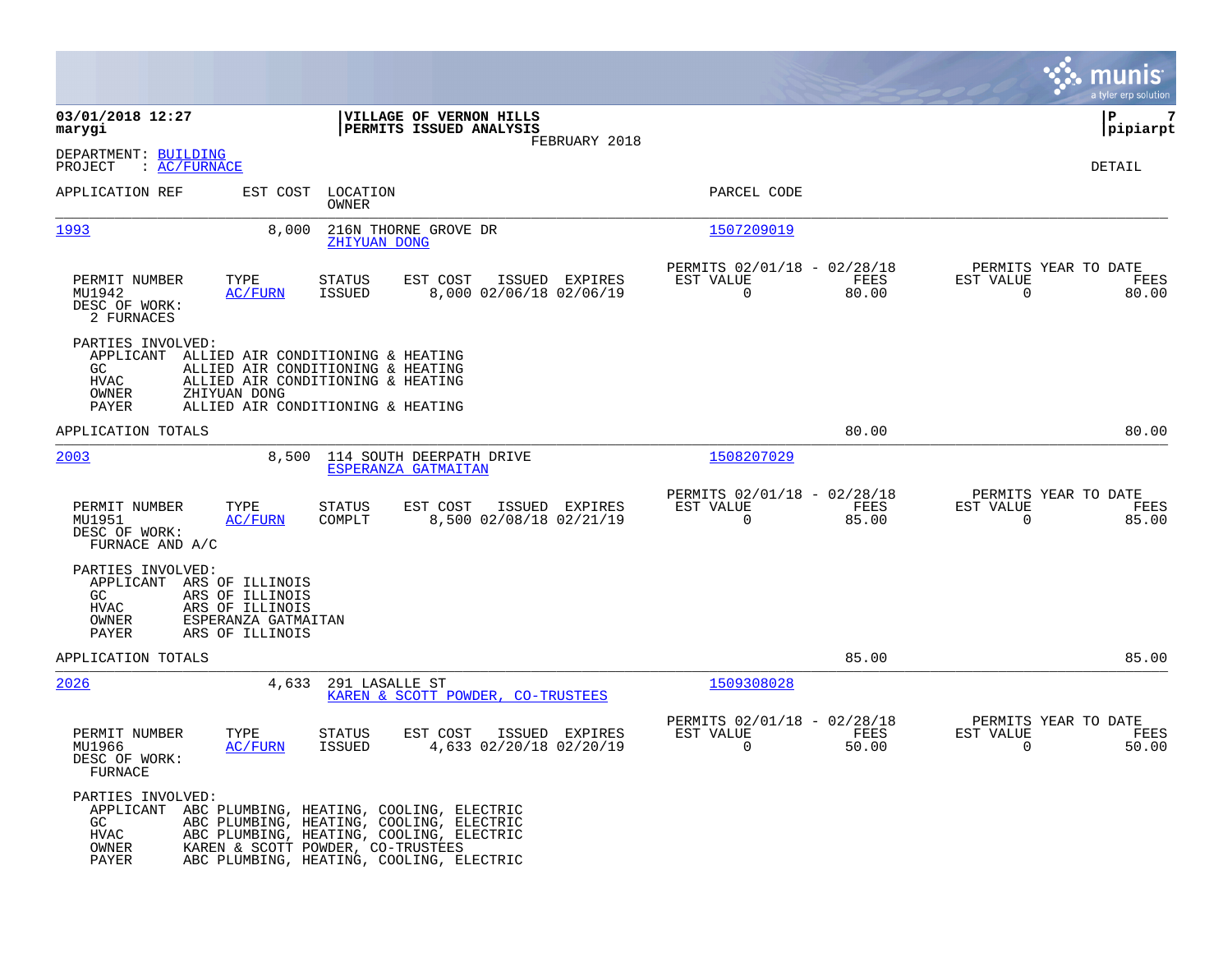|                                                                                                                                                                                                                                                               | a tyler erp solution                                                                                                                |
|---------------------------------------------------------------------------------------------------------------------------------------------------------------------------------------------------------------------------------------------------------------|-------------------------------------------------------------------------------------------------------------------------------------|
| 03/01/2018 12:27<br>VILLAGE OF VERNON HILLS<br>PERMITS ISSUED ANALYSIS<br>marygi<br>FEBRUARY 2018                                                                                                                                                             | ∣P<br>8<br> pipiarpt                                                                                                                |
| DEPARTMENT: BUILDING<br>: AC/FURNACE<br>PROJECT                                                                                                                                                                                                               | DETAIL                                                                                                                              |
| APPLICATION REF<br>EST COST<br>LOCATION<br>OWNER                                                                                                                                                                                                              | PARCEL CODE                                                                                                                         |
| APPLICATION TOTALS                                                                                                                                                                                                                                            | 50.00<br>50.00                                                                                                                      |
| 2037<br>3,000<br>1920 BYMAN LN<br>PLACEHOLDER                                                                                                                                                                                                                 | 1128312003                                                                                                                          |
| PERMIT NUMBER<br>TYPE<br><b>STATUS</b><br>EST COST<br>ISSUED EXPIRES<br>3,000 02/22/18 02/22/19<br>MU1971<br><b>AC/FURN</b><br>ISSUED<br>DESC OF WORK:<br>FURNACE ONLY                                                                                        | PERMITS 02/01/18 - 02/28/18<br>PERMITS YEAR TO DATE<br>EST VALUE<br>FEES<br>EST VALUE<br>FEES<br>0<br>$\mathbf 0$<br>50.00<br>50.00 |
| PARTIES INVOLVED:<br>APPLICANT ABC PLUMBING, HEATING, COOLING, ELECTRIC<br>GC.<br>ABC PLUMBING, HEATING, COOLING, ELECTRIC<br>OWNER<br>PLACEHOLDER<br>PAYER<br>ABC PLUMBING, HEATING, COOLING, ELECTRIC                                                       |                                                                                                                                     |
| APPLICATION TOTALS                                                                                                                                                                                                                                            | 50.00<br>50.00                                                                                                                      |
| 2039<br>7,895<br>690 GROSSE POINTE CIR<br>PLACEHOLDER                                                                                                                                                                                                         | 1506205021                                                                                                                          |
| PERMIT NUMBER<br>TYPE<br>EST COST<br>ISSUED EXPIRES<br>STATUS<br>7,895 02/22/18 02/22/19<br>MU1972<br><b>AC/FURN</b><br>ISSUED<br>DESC OF WORK:<br>A/C & FURNANCE                                                                                             | PERMITS 02/01/18 - 02/28/18<br>PERMITS YEAR TO DATE<br>EST VALUE<br>EST VALUE<br>FEES<br>FEES<br>78.95<br>0<br>78.95<br>0           |
| PARTIES INVOLVED:<br>APPLICANT<br>TOPTEC HEATING, COOLING, PLUMBING & ELEC<br>TOPTEC HEATING, COOLING, PLUMBING & ELEC<br>GC.<br>OWNER<br>PLACEHOLDER                                                                                                         |                                                                                                                                     |
| PAYER<br>TOPTEC HEATING, COOLING, PLUMBING & ELEC                                                                                                                                                                                                             |                                                                                                                                     |
| APPLICATION TOTALS                                                                                                                                                                                                                                            | 78.95<br>78.95                                                                                                                      |
| 2042<br>9,745 1226 CHRISTINE CT<br><b>VIKRAM TALWAR</b>                                                                                                                                                                                                       | 1515302041                                                                                                                          |
| EST COST<br>PERMIT NUMBER<br>TYPE<br><b>STATUS</b><br>ISSUED EXPIRES<br>MU1975<br>AC/FURN<br>COMPLT<br>9,745 02/23/18 02/28/19<br>DESC OF WORK:<br>AC/FURNACE                                                                                                 | PERMITS 02/01/18 - 02/28/18<br>PERMITS YEAR TO DATE<br>EST VALUE<br>EST VALUE<br>FEES<br>FEES<br>97.45<br>$\Omega$<br>97.45<br>0    |
| PARTIES INVOLVED:<br>APPLICANT ABC PLUMBING, HEATING, COOLING, ELECTRIC<br>GC.<br>ABC PLUMBING, HEATING, COOLING, ELECTRIC<br>HVAC<br>ABC PLUMBING, HEATING, COOLING, ELECTRIC<br>OWNER<br>VIKRAM TALWAR<br>PAYER<br>ABC PLUMBING, HEATING, COOLING, ELECTRIC |                                                                                                                                     |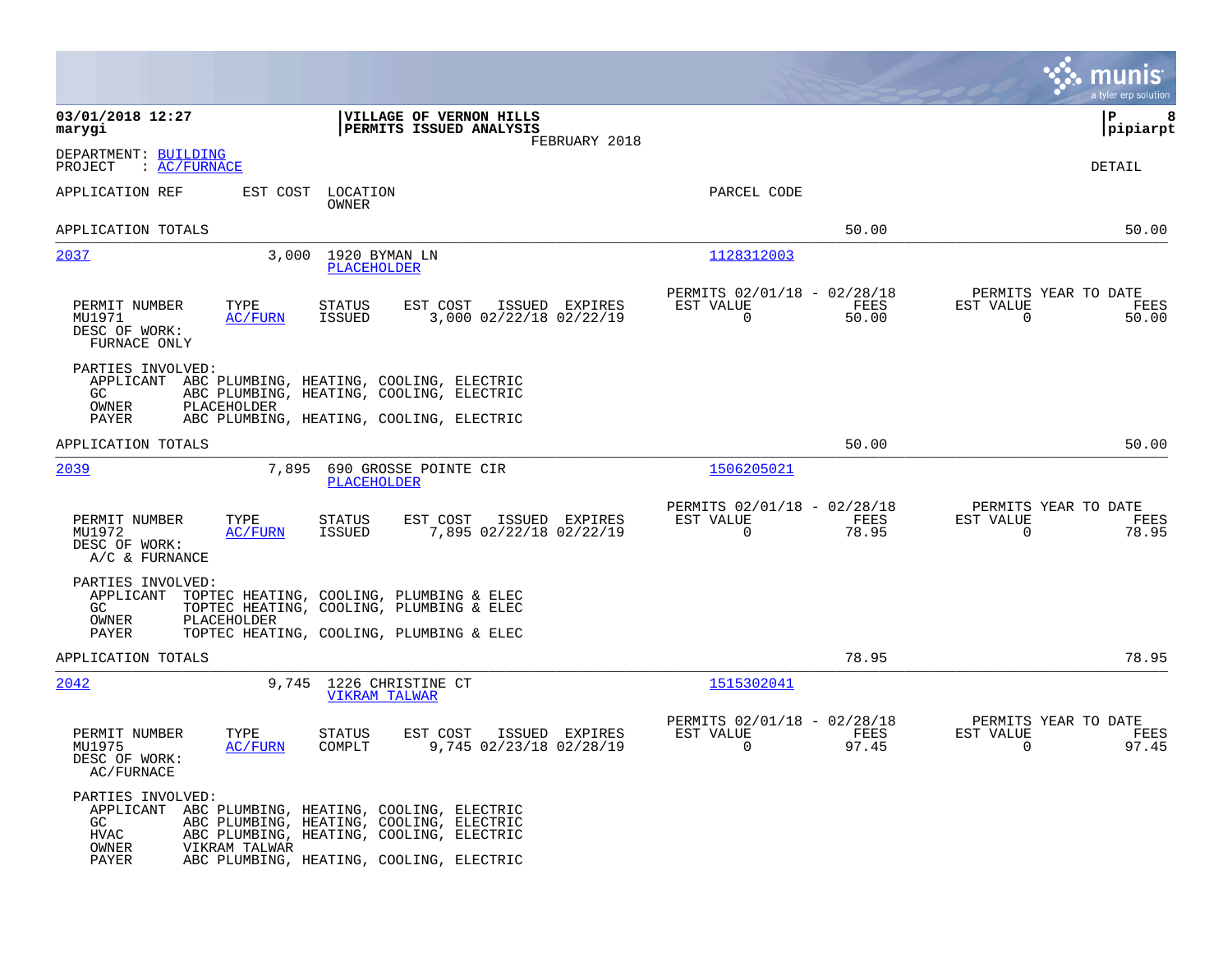|                                                                       |                                                                                                                                              |                   |                                                                            |                                                      |                 |                                               | <b>munis</b><br>a tyler erp solution |
|-----------------------------------------------------------------------|----------------------------------------------------------------------------------------------------------------------------------------------|-------------------|----------------------------------------------------------------------------|------------------------------------------------------|-----------------|-----------------------------------------------|--------------------------------------|
| 03/01/2018 12:27<br>marygi                                            |                                                                                                                                              |                   | VILLAGE OF VERNON HILLS<br><b>PERMITS ISSUED ANALYSIS</b><br>FEBRUARY 2018 |                                                      |                 |                                               | P<br>9<br> pipiarpt                  |
| DEPARTMENT: BUILDING<br>$\colon$ AC/FURNACE<br>PROJECT                |                                                                                                                                              |                   |                                                                            |                                                      |                 |                                               | DETAIL                               |
| APPLICATION REF                                                       | EST COST                                                                                                                                     | LOCATION<br>OWNER |                                                                            | PARCEL CODE                                          |                 |                                               |                                      |
| APPLICATION TOTALS                                                    |                                                                                                                                              |                   |                                                                            |                                                      | 97.45           |                                               | 97.45                                |
| 2048                                                                  | 3,468                                                                                                                                        | 111 SARATOGA CT   | NELS W & CHERYL BITZ                                                       | 1132413092                                           |                 |                                               |                                      |
| PERMIT NUMBER<br>MU1981<br>DESC OF WORK:<br>FURNACE ONLY              | TYPE<br>AC/FURN                                                                                                                              | STATUS<br>ISSUED  | EST COST<br>ISSUED<br>EXPIRES<br>3,468 02/27/18 02/27/19                   | PERMITS 02/01/18 - 02/28/18<br>EST VALUE<br>$\Omega$ | FEES<br>50.00   | PERMITS YEAR TO DATE<br>EST VALUE<br>$\Omega$ | FEES<br>50.00                        |
| PARTIES INVOLVED:<br>APPLICANT<br>GC<br><b>HVAC</b><br>OWNER<br>PAYER | ROBINSON HEATING & COOLING<br>ROBINSON HEATING & COOLING<br>ROBINSON HEATING & COOLING<br>NELS W & CHERYL BITZ<br>ROBINSON HEATING & COOLING |                   |                                                                            |                                                      |                 |                                               |                                      |
| APPLICATION TOTALS<br>PROJECT TOTALS                                  |                                                                                                                                              |                   |                                                                            | 0                                                    | 50.00<br>491.40 | $\Omega$                                      | 50.00<br>491.40                      |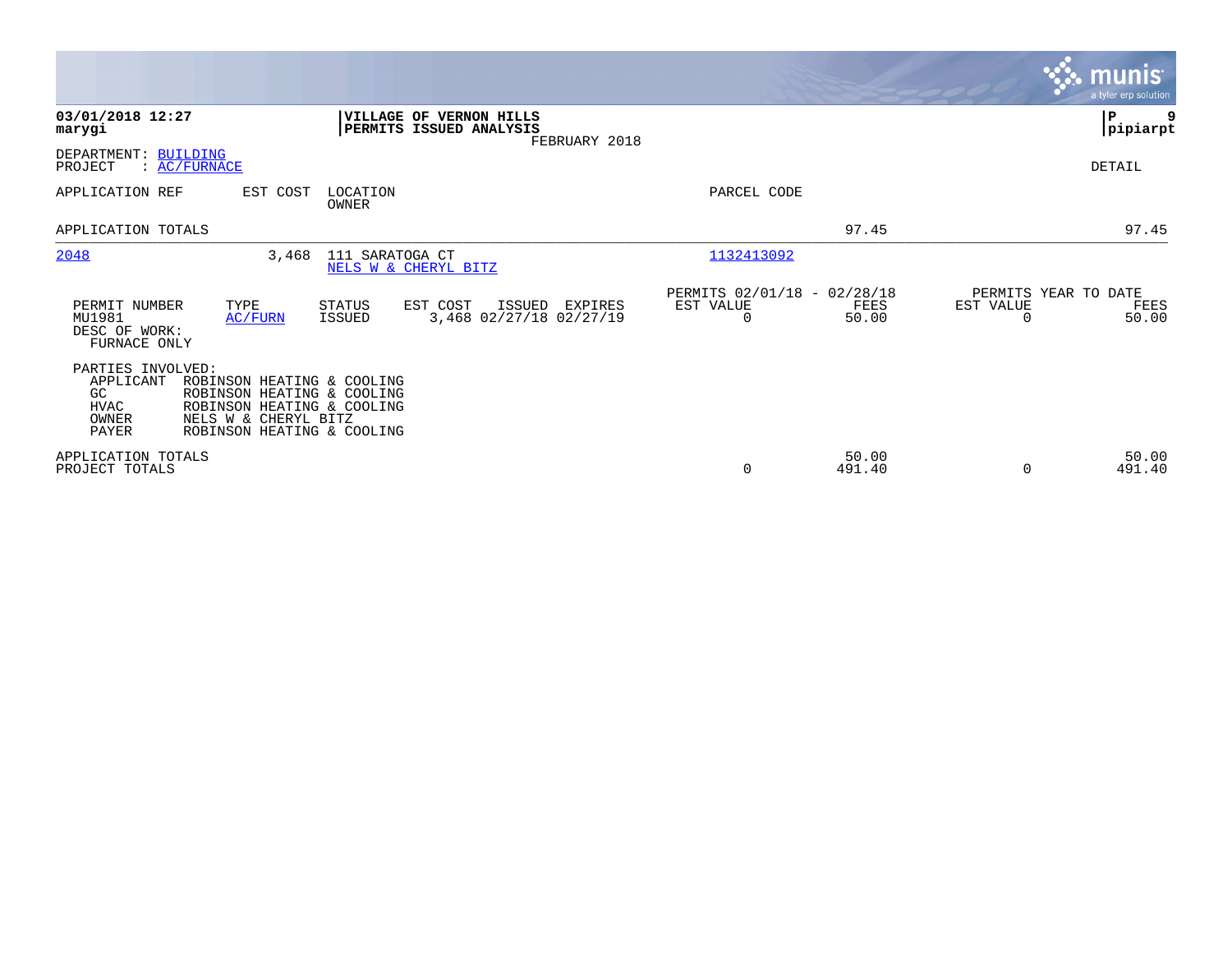|                                                                                                                                                                                                                                                                                                         |                                                                     |                                                         |                |                                                     | a tyler erp solution  |
|---------------------------------------------------------------------------------------------------------------------------------------------------------------------------------------------------------------------------------------------------------------------------------------------------------|---------------------------------------------------------------------|---------------------------------------------------------|----------------|-----------------------------------------------------|-----------------------|
| 03/01/2018 12:27<br>marygi                                                                                                                                                                                                                                                                              | VILLAGE OF VERNON HILLS<br>PERMITS ISSUED ANALYSIS<br>FEBRUARY 2018 |                                                         |                |                                                     | lР<br>10<br> pipiarpt |
| DEPARTMENT: BUILDING<br>: NEW BUSINESS NO REMODEL<br>PROJECT                                                                                                                                                                                                                                            |                                                                     |                                                         |                |                                                     | DETAIL                |
| APPLICATION REF<br>EST COST LOCATION                                                                                                                                                                                                                                                                    | OWNER                                                               | PARCEL CODE                                             |                |                                                     |                       |
| 1982                                                                                                                                                                                                                                                                                                    | 0 1000 NORTH BUTTERFIELD RD 1025<br>NEW CENTURY TOWN LLC            | 1132300046                                              |                |                                                     |                       |
| PERMIT NUMBER<br>TYPE<br>MU1935<br>CO NO FEE<br>COMPLT<br>DESC OF WORK:<br>CO - CLICK INCORPORATED                                                                                                                                                                                                      | EST COST<br>STATUS<br>ISSUED EXPIRES<br>$0$ 02/01/18 02/02/19       | PERMITS 02/01/18 - 02/28/18<br>EST VALUE<br>$\mathbf 0$ | FEES<br>.00    | PERMITS YEAR TO DATE<br>EST VALUE<br>$\overline{0}$ | FEES<br>.00           |
| PARTIES INVOLVED:<br>APPLICANT<br>CLICK INCORPORATED<br>CLICK INCORPORATED<br>GC<br>CLICK INCORPORATED<br>OCCUPANT<br><b>OWNER</b><br>NEW CENTURY TOWN LLC<br>CLICK INCORPORATED<br>PAYER                                                                                                               |                                                                     |                                                         |                |                                                     |                       |
| APPLICATION TOTALS                                                                                                                                                                                                                                                                                      |                                                                     |                                                         | .00            |                                                     | .00                   |
| 2014<br>$\overline{0}$                                                                                                                                                                                                                                                                                  | 859 WEST END CT 102<br>859 WEST END COURT VENTURE LLC               | 1132305029                                              |                |                                                     |                       |
| PERMIT NUMBER<br>TYPE<br><b>STATUS</b><br><b>NO REMODEL ISSUED</b><br>MU1957<br>DESC OF WORK:<br>OFFICE NOT CONNECTED TO OTHER SUITES                                                                                                                                                                   | EST COST<br>ISSUED EXPIRES<br>$0$ 02/13/18 02/28/19                 | PERMITS 02/01/18 - 02/28/18<br>EST VALUE<br>$\mathbf 0$ | FEES<br>150.00 | PERMITS YEAR TO DATE<br>EST VALUE<br>$\Omega$       | FEES<br>150.00        |
| PARTIES INVOLVED:<br>RUST OLEUM CORP<br>GC<br>RUST OLEUM CORP<br>OCCUPANT<br>OWNER<br>859 WEST END COURT VENTURE LLC<br>PAYER<br>RUST OLEUM CORP                                                                                                                                                        |                                                                     |                                                         |                |                                                     |                       |
| APPLICATION TOTALS                                                                                                                                                                                                                                                                                      |                                                                     |                                                         | 150.00         |                                                     | 150.00                |
| 2021<br>$\Omega$                                                                                                                                                                                                                                                                                        | 208 HAWTHORN CTR<br>CENTENNIAL                                      | 1133401086                                              |                |                                                     |                       |
| PERMIT NUMBER<br>TYPE<br>MU1962<br>NO REMODEL ISSUED<br>DESC OF WORK:<br>CERT OF OCC - GAMERS WORLD<br>CHANGED LOCATION<br>PARTIES INVOLVED:<br>APPLICANT<br><b>GAMERS WORLD</b><br><b>GAMERS WORLD</b><br>GC<br><b>OCCUPANT</b><br>GAMERS WORLD<br>OWNER<br>CENTENNIAL<br><b>PAYER</b><br>GAMERS WORLD | STATUS<br>EST COST<br>ISSUED EXPIRES<br>$0$ 02/16/18 02/16/19       | PERMITS 02/01/18 - 02/28/18<br>EST VALUE<br>$\Omega$    | FEES<br>150.00 | PERMITS YEAR TO DATE<br>EST VALUE<br>$\Omega$       | FEES<br>150.00        |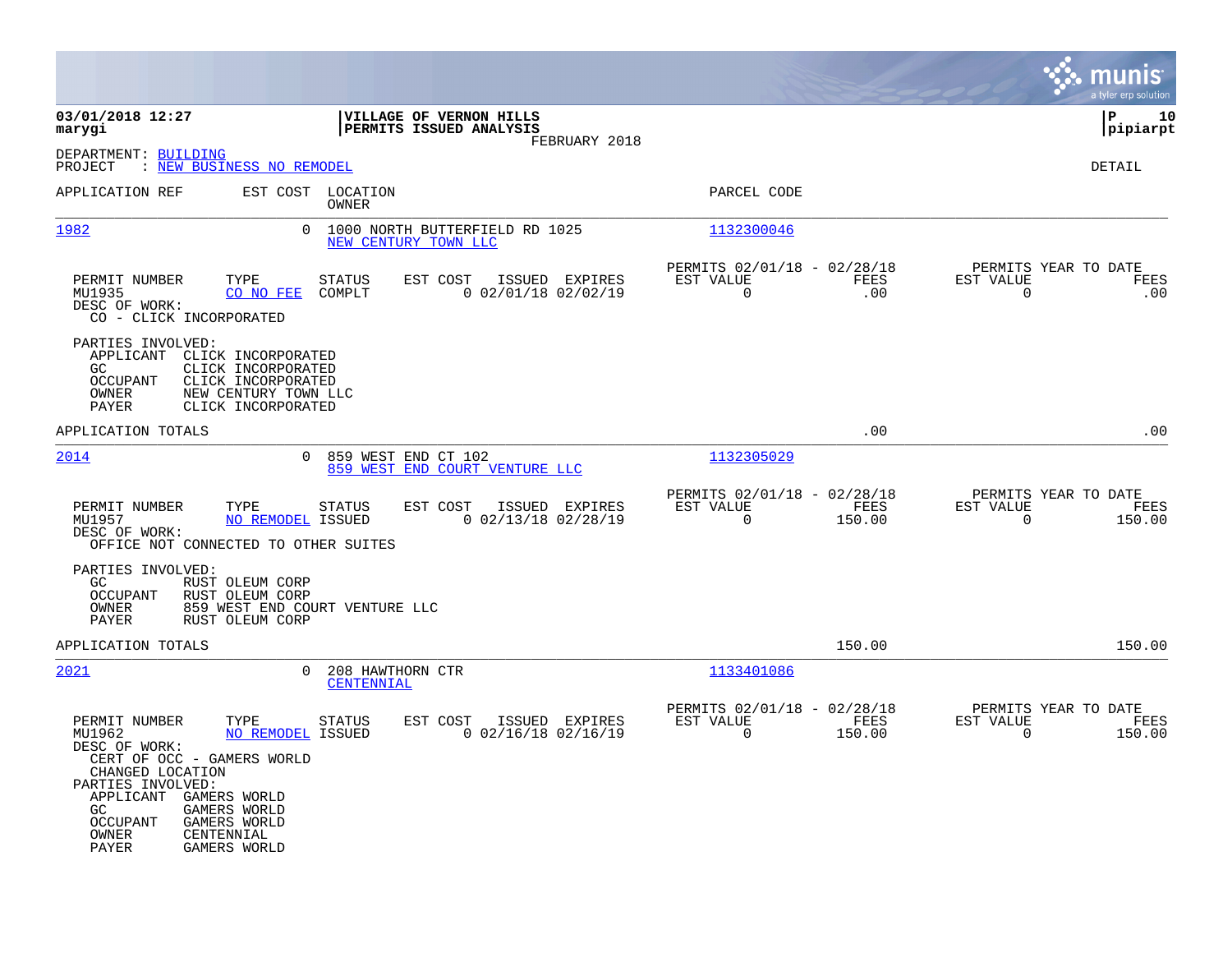|                                                              |                                                           |               |             | <b>munis</b><br>a tyler erp solution   |
|--------------------------------------------------------------|-----------------------------------------------------------|---------------|-------------|----------------------------------------|
| 03/01/2018 12:27<br>marygi<br>APPLICATION TOTALS             | VILLAGE OF VERNON HILLS<br><b>PERMITS ISSUED ANALYSIS</b> | FEBRUARY 2018 | 150.00      | -11<br>P.<br><b>pipiarpt</b><br>150.00 |
| DEPARTMENT: BUILDING<br>: NEW BUSINESS NO REMODEL<br>PROJECT |                                                           |               |             | DETAIL                                 |
| EST COST<br>APPLICATION REF                                  | LOCATION<br>OWNER                                         |               | PARCEL CODE |                                        |
| PROJECT TOTALS                                               |                                                           |               | 300.00<br>0 | 300.00<br>0                            |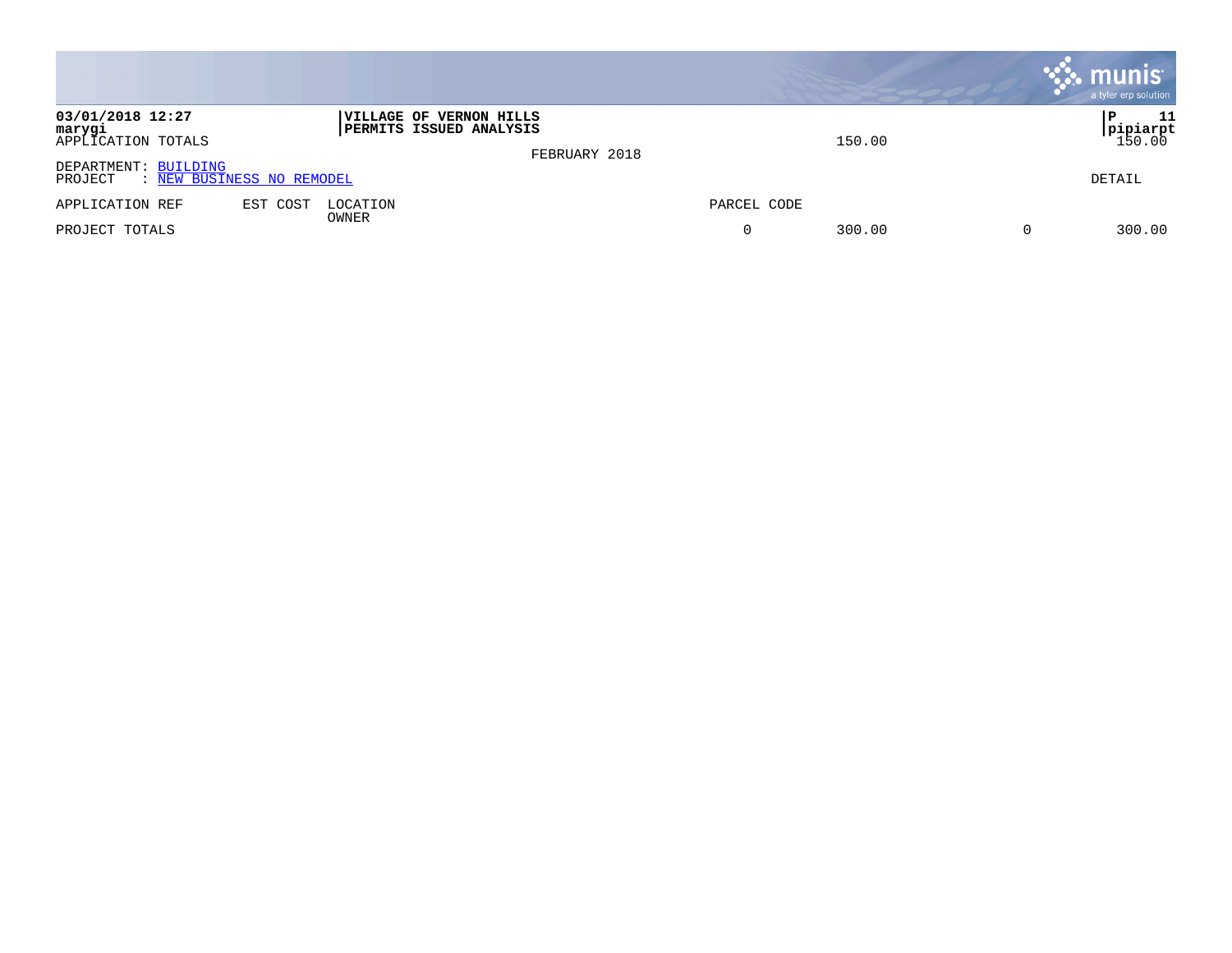|                                                              |                                                                                              |                    |                                                    |               |                                                      |                |                                               | <b>munis</b><br>a tyler erp solution |
|--------------------------------------------------------------|----------------------------------------------------------------------------------------------|--------------------|----------------------------------------------------|---------------|------------------------------------------------------|----------------|-----------------------------------------------|--------------------------------------|
| 03/01/2018 12:27<br>marygi                                   |                                                                                              |                    | VILLAGE OF VERNON HILLS<br>PERMITS ISSUED ANALYSIS | FEBRUARY 2018 |                                                      |                |                                               | P<br>12<br> pipiarpt                 |
| DEPARTMENT: BUILDING<br>PROJECT<br>: <u>DRIVEWAY</u>         |                                                                                              |                    |                                                    |               |                                                      |                |                                               | DETAIL                               |
| APPLICATION REF                                              | EST COST                                                                                     | LOCATION<br>OWNER  |                                                    |               | PARCEL CODE                                          |                |                                               |                                      |
| 1997                                                         | 4,224                                                                                        | 26 NORTH FIORE PKY | BRENT N ROLAND, TRUSTEE                            |               | 1506407032                                           |                |                                               |                                      |
| PERMIT NUMBER<br>MU1961<br>DESC OF WORK:<br>DRIVEWAY RIBBONS | TYPE<br><b>DRVWY</b>                                                                         | STATUS<br>ISSUED   | EST COST<br>ISSUED<br>4,224 02/15/18 02/15/19      | EXPIRES       | PERMITS 02/01/18 - 02/28/18<br>EST VALUE<br>$\Omega$ | FEES<br>50.00  | PERMITS YEAR TO DATE<br>EST VALUE<br>$\Omega$ | FEES<br>50.00                        |
| PARTIES INVOLVED:<br>APPLICANT<br>CONCRETE<br>GC.<br>OWNER   | BRENT N ROLAND, TRUSTEE<br>CREATIVE CONCRETE<br>CREATIVE CONCRETE<br>BRENT N ROLAND, TRUSTEE |                    |                                                    |               |                                                      |                |                                               |                                      |
| APPLICATION TOTALS<br>PROJECT TOTALS                         |                                                                                              |                    |                                                    |               | 0                                                    | 50.00<br>50.00 | $\Omega$                                      | 50.00<br>50.00                       |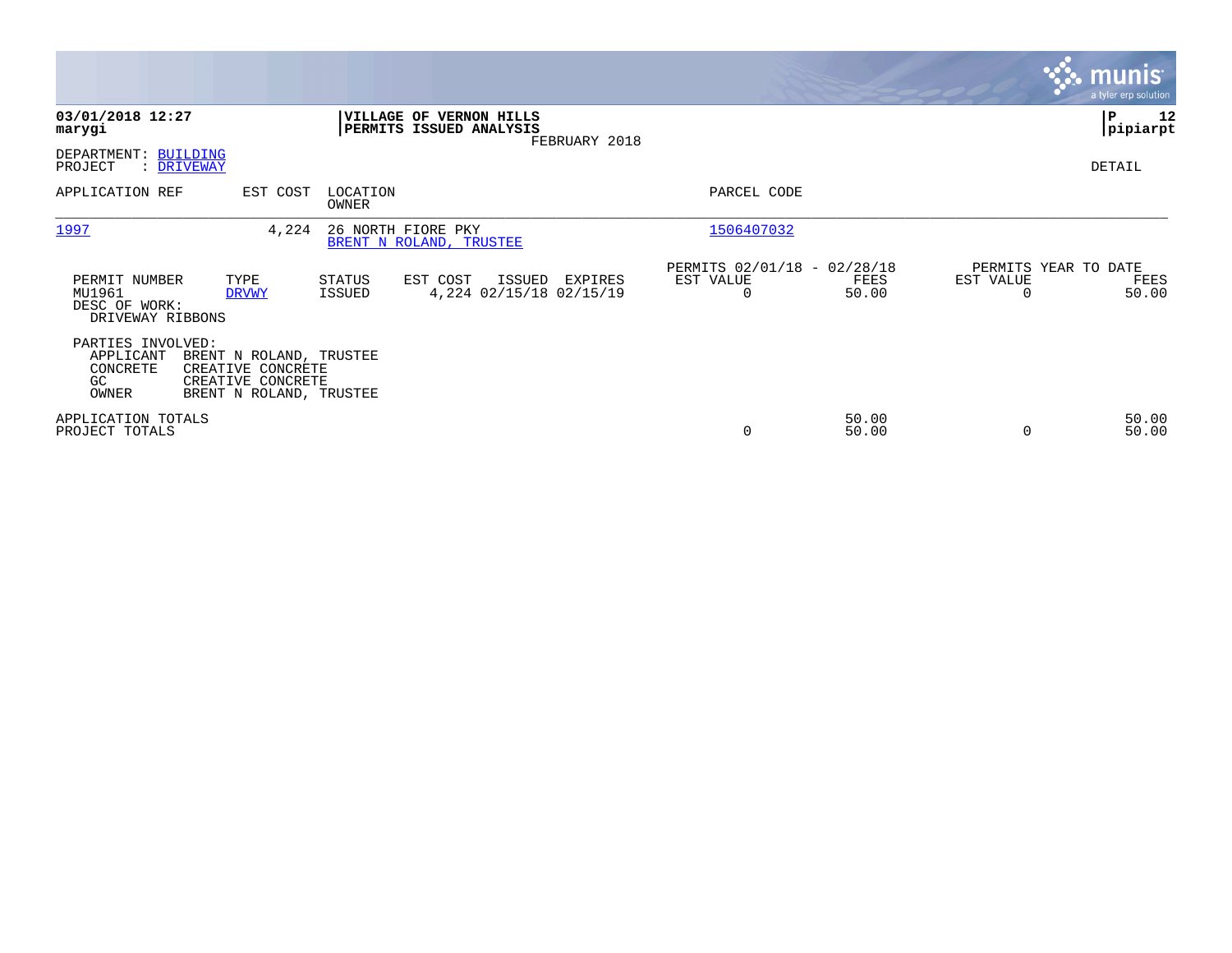|                                                           |                                                                                                    |                         |                                                    |               |                                                      |                  |                                               | <b>munis</b><br>a tyler erp solution |
|-----------------------------------------------------------|----------------------------------------------------------------------------------------------------|-------------------------|----------------------------------------------------|---------------|------------------------------------------------------|------------------|-----------------------------------------------|--------------------------------------|
| 03/01/2018 12:27<br>marygi                                |                                                                                                    |                         | VILLAGE OF VERNON HILLS<br>PERMITS ISSUED ANALYSIS | FEBRUARY 2018 |                                                      |                  |                                               | P<br>13<br> pipiarpt                 |
| DEPARTMENT: BUILDING<br>PROJECT                           | : ELEVATOR                                                                                         |                         |                                                    |               |                                                      |                  |                                               | DETAIL                               |
| APPLICATION REF                                           | EST COST                                                                                           | LOCATION<br>OWNER       |                                                    |               | PARCEL CODE                                          |                  |                                               |                                      |
| 1969                                                      | 11,021                                                                                             | 10 HAWTHORN PKY         | BROOKDALE SENIOR LIVING                            |               | 1132414223                                           |                  |                                               |                                      |
| PERMIT NUMBER<br>MU1979<br>DESC OF WORK:<br>ELEVATOR PUMP | TYPE<br><b>ELEVATOR</b>                                                                            | <b>STATUS</b><br>ISSUED | EST COST<br>ISSUED<br>11,021 02/26/18 02/26/19     | EXPIRES       | PERMITS 02/01/18 - 02/28/18<br>EST VALUE<br>$\Omega$ | FEES<br>510.21   | PERMITS YEAR TO DATE<br>EST VALUE<br>$\Omega$ | FEES<br>510.21                       |
| PARTIES INVOLVED:<br>APPLICANT<br>GC.<br>OWNER<br>PAYER   | THYSSENKRUPP ELEVATOR<br>THYSSENKRUPP ELEVATOR<br>BROOKDALE SENIOR LIVING<br>THYSSENKRUPP ELEVATOR |                         |                                                    |               |                                                      |                  |                                               |                                      |
| APPLICATION TOTALS<br>PROJECT TOTALS                      |                                                                                                    |                         |                                                    |               | 0                                                    | 510.21<br>510.21 | $\Omega$                                      | 510.21<br>510.21                     |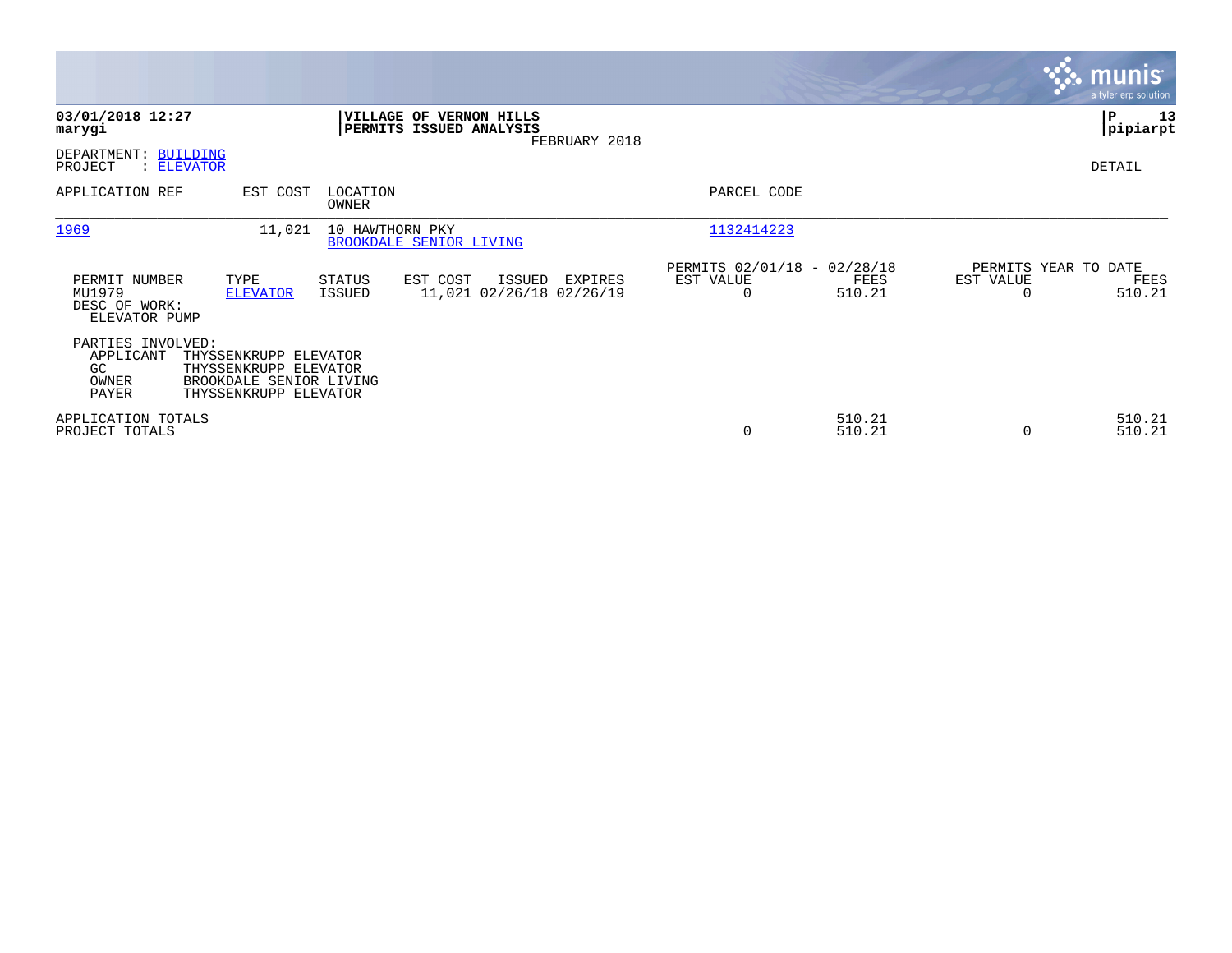|                                                                           |                                                                                                                         |                                |                                                    |                |                                                         |                       |                       | munis<br>a tyler erp solution          |
|---------------------------------------------------------------------------|-------------------------------------------------------------------------------------------------------------------------|--------------------------------|----------------------------------------------------|----------------|---------------------------------------------------------|-----------------------|-----------------------|----------------------------------------|
| 03/01/2018 12:27<br>marygi                                                |                                                                                                                         |                                | VILLAGE OF VERNON HILLS<br>PERMITS ISSUED ANALYSIS | FEBRUARY 2018  |                                                         |                       |                       | Þ<br>14<br> pipiarpt                   |
| DEPARTMENT: BUILDING<br>PROJECT<br>$:$ FENCE                              |                                                                                                                         |                                |                                                    |                |                                                         |                       |                       | <b>DETAIL</b>                          |
| APPLICATION REF                                                           |                                                                                                                         | EST COST LOCATION<br>OWNER     |                                                    |                | PARCEL CODE                                             |                       |                       |                                        |
| 1944                                                                      | 47,750                                                                                                                  |                                | WEST SULLIVAN DRIVE<br>Westwood Unit 1 HOA         |                | 1505428069                                              |                       |                       |                                        |
| PERMIT NUMBER<br>MU1947<br>DESC OF WORK:<br>7' FENCE AROUND WESTWOOD POOL | TYPE<br><b>FENCE</b>                                                                                                    | <b>STATUS</b><br><b>ISSUED</b> | EST COST<br>47,750 02/07/18 02/07/19               | ISSUED EXPIRES | PERMITS 02/01/18 - 02/28/18<br>EST VALUE<br>$\mathbf 0$ | <b>FEES</b><br>477.50 | EST VALUE<br>$\Omega$ | PERMITS YEAR TO DATE<br>FEES<br>477.50 |
| PARTIES INVOLVED:<br>APPLICANT<br>FENCE<br>GC<br>OWNER<br><b>PAYER</b>    | <b>DURABILT FENCE</b><br><b>DURABILT FENCE</b><br><b>DURABILT FENCE</b><br>Westwood Unit 1 HOA<br><b>DURABILT FENCE</b> |                                |                                                    |                |                                                         |                       |                       |                                        |
| APPLICATION TOTALS                                                        |                                                                                                                         |                                |                                                    |                |                                                         | 477.50                |                       | 477.50                                 |
| 1985                                                                      | 2,660                                                                                                                   | 9 MONTEREY DR                  | BRIAN & CINDY COLLIER                              |                | 1505415003                                              |                       |                       |                                        |
| PERMIT NUMBER<br>MU1958<br>DESC OF WORK:<br>FENCE                         | TYPE<br><b>FENCE</b>                                                                                                    | <b>STATUS</b><br>ISSUED        | EST COST<br>2,660 02/14/18 02/28/19                | ISSUED EXPIRES | PERMITS 02/01/18 - 02/28/18<br>EST VALUE<br>$\Omega$    | FEES<br>50.00         | EST VALUE<br>$\Omega$ | PERMITS YEAR TO DATE<br>FEES<br>50.00  |
| PARTIES INVOLVED:<br>APPLICANT<br>FENCE<br>GC<br>OWNER<br>PAYER           | PARAMOUNT FENCE INC<br>PARAMOUNT FENCE INC<br>BRIAN & CINDY COLLIER<br>BRIAN & CINDY COLLIER<br>BRIAN & CINDY COLLIER   |                                |                                                    |                |                                                         |                       |                       |                                        |
| APPLICATION TOTALS<br>PROJECT TOTALS                                      |                                                                                                                         |                                |                                                    |                | 0                                                       | 50.00<br>527.50       | $\Omega$              | 50.00<br>527.50                        |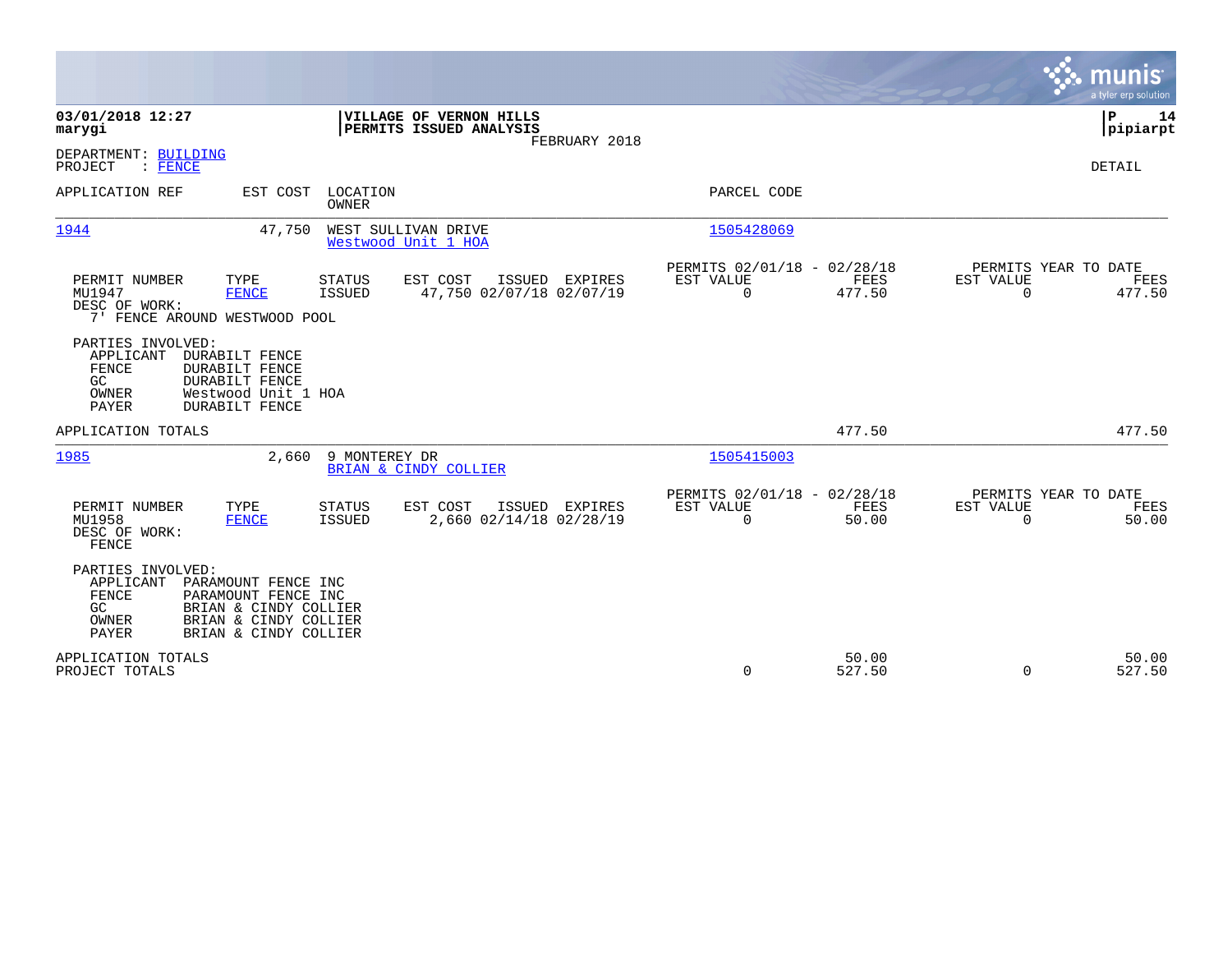|                                                                                                                                                                                                                                                                             |                                                                     |                                                                           | munis<br>a tyler erp solution                                      |
|-----------------------------------------------------------------------------------------------------------------------------------------------------------------------------------------------------------------------------------------------------------------------------|---------------------------------------------------------------------|---------------------------------------------------------------------------|--------------------------------------------------------------------|
| 03/01/2018 12:27<br>marygi                                                                                                                                                                                                                                                  | VILLAGE OF VERNON HILLS<br>PERMITS ISSUED ANALYSIS<br>FEBRUARY 2018 |                                                                           | l P<br>15<br> pipiarpt                                             |
| DEPARTMENT: BUILDING<br>PROJECT<br>: FIRE ALARM                                                                                                                                                                                                                             |                                                                     |                                                                           | DETAIL                                                             |
| EST COST<br>APPLICATION REF                                                                                                                                                                                                                                                 | LOCATION<br>OWNER                                                   | PARCEL CODE                                                               |                                                                    |
| 1861<br>5,000                                                                                                                                                                                                                                                               | 701 NORTH MILWAUKEE AVE 244<br>INLAND REAL ESTATE CORPORATION       | 1503102019                                                                |                                                                    |
| PERMIT NUMBER<br>TYPE<br>MU1978<br>FIRE ALARM COMPLT<br>DESC OF WORK:<br>FIRE ALARM-SKY ZONE                                                                                                                                                                                | EST COST<br>STATUS<br>ISSUED EXPIRES<br>5,000 02/26/18 02/28/19     | PERMITS 02/01/18 - 02/28/18<br>EST VALUE<br>FEES<br>490.00<br>$\Omega$    | PERMITS YEAR TO DATE<br>EST VALUE<br>FEES<br>$\mathbf 0$<br>490.00 |
| PARTIES INVOLVED:<br>ALARM<br>OMEGA PRO SYSTEMS<br>APPLICANT<br>OMEGA PRO SYSTEMS<br>GC<br>OMEGA PRO SYSTEMS<br><b>OCCUPANT</b><br>SKY ZONE<br>OWNER<br>PAYER<br>OMEGA PRO SYSTEMS                                                                                          | INLAND REAL ESTATE CORPORATION                                      |                                                                           |                                                                    |
| APPLICATION TOTALS                                                                                                                                                                                                                                                          |                                                                     | 490.00                                                                    | 490.00                                                             |
| 1968<br>1,000                                                                                                                                                                                                                                                               | 3 WEST HAWTHORN PKY 110<br>HAMILTON PARTNERS INC                    | 1132415011                                                                |                                                                    |
| PERMIT NUMBER<br>TYPE<br>MU1944<br>FIRE ALARM ISSUED<br>DESC OF WORK:<br>FIRE ALARM                                                                                                                                                                                         | EST COST<br>ISSUED EXPIRES<br>STATUS<br>1,000 02/06/18 02/06/19     | PERMITS 02/01/18 - 02/28/18<br>EST VALUE<br>FEES<br>$\Omega$<br>295.00    | PERMITS YEAR TO DATE<br>EST VALUE<br>FEES<br>0<br>295.00           |
| PARTIES INVOLVED:<br>ALARM<br>CONNOR ELECTRIC SERVICE<br>APPLICANT<br>CONNOR ELECTRIC SERVICE<br>ELECTRICIA CONNOR ELECTRIC SERVICE<br>GC<br>CONNOR ELECTRIC SERVICE<br>OCCUPANT<br>FIDELITY NATIONAL<br>OWNER<br>HAMILTON PARTNERS INC<br>PAYER<br>CONNOR ELECTRIC SERVICE |                                                                     |                                                                           |                                                                    |
| APPLICATION TOTALS                                                                                                                                                                                                                                                          |                                                                     | 295.00                                                                    | 295.00                                                             |
| 1980<br>1,000                                                                                                                                                                                                                                                               | 700 NORTH MILWAUKEE AVE 124<br>HAWTHORN HILLS SOUARE 1687 LLC       | 1504201051                                                                |                                                                    |
| PERMIT NUMBER<br>TYPE<br>MU1941<br>FIRE ALARM COMPLT<br>DESC OF WORK:<br>FIRE ALARM                                                                                                                                                                                         | STATUS<br>EST COST<br>ISSUED EXPIRES<br>1,000 02/06/18 02/13/19     | PERMITS 02/01/18 - 02/28/18<br>EST VALUE<br>FEES<br>$\mathbf 0$<br>295.00 | PERMITS YEAR TO DATE<br>EST VALUE<br>FEES<br>$\mathbf 0$<br>295.00 |
| PARTIES INVOLVED:<br>ALARM<br>INTELLIGENT SYSTEMS SERVICES<br>APPLICANT<br>INTELLIGENT SYSTEMS SERVICES                                                                                                                                                                     |                                                                     |                                                                           |                                                                    |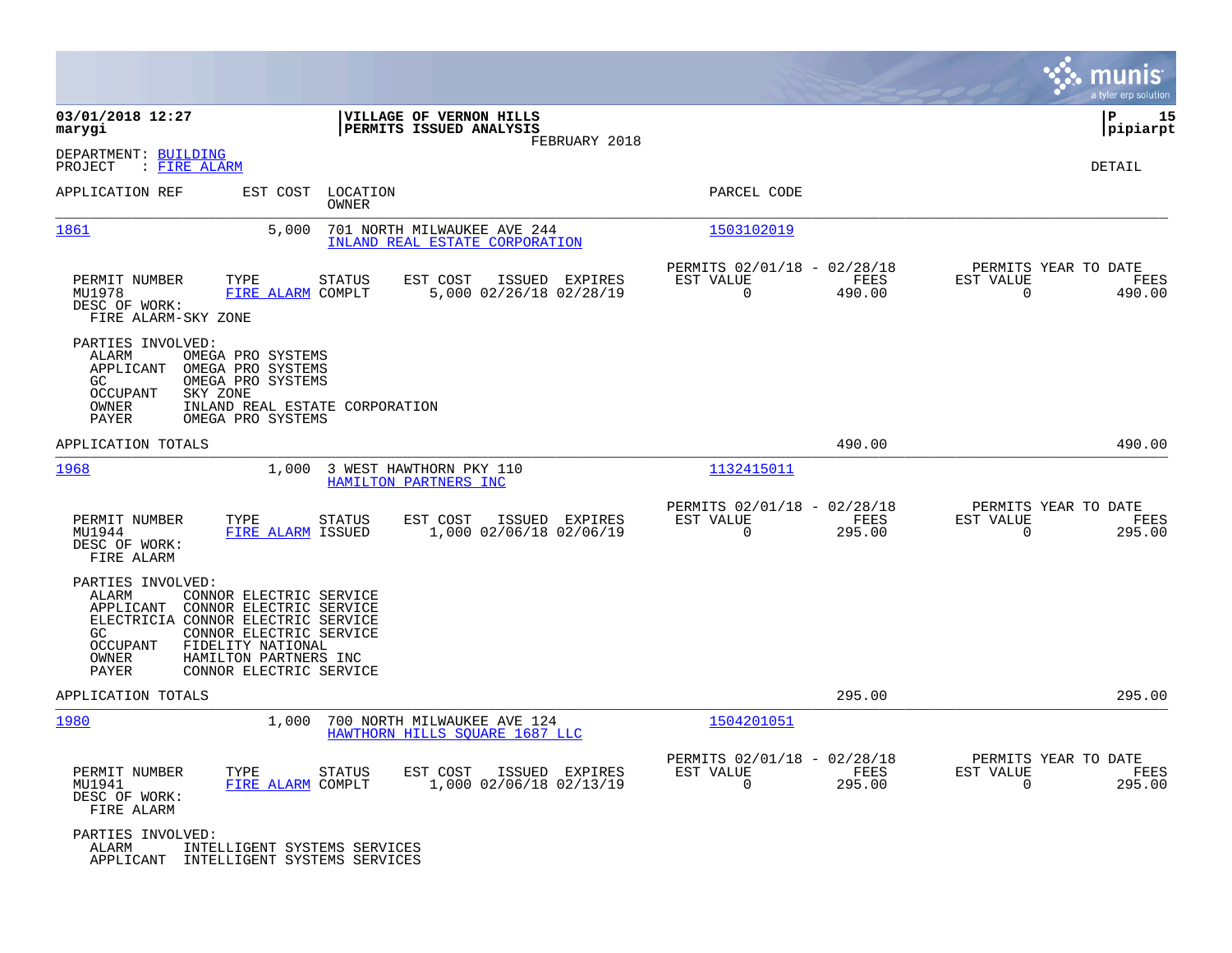|                                                      |                                                                                                                                                      |             |                    |   | <b>munis</b><br>a tyler erp solution |
|------------------------------------------------------|------------------------------------------------------------------------------------------------------------------------------------------------------|-------------|--------------------|---|--------------------------------------|
| 03/01/2018 12:27<br>marygi                           | VILLAGE OF VERNON HILLS<br>PERMITS ISSUED ANALYSIS<br>FEBRUARY 2018                                                                                  |             |                    |   | 16<br>ΙP<br> pipiarpt                |
| DEPARTMENT: BUILDING<br>PROJECT<br>: FIRE ALARM      |                                                                                                                                                      |             |                    |   | DETAIL                               |
| APPLICATION REF<br>GC.<br>OCCUPANT<br>OWNER<br>PAYER | EST COST<br>LOCATION<br>OWNER<br>INTELLIGENT SYSTEMS SERVICES<br>SNICKELFRITZ TOYS<br>HAWTHORN HILLS SQUARE 1687 LLC<br>INTELLIGENT SYSTEMS SERVICES | PARCEL CODE |                    |   |                                      |
| APPLICATION TOTALS<br>PROJECT TOTALS                 |                                                                                                                                                      | $\mathbf 0$ | 295.00<br>1,080.00 | 0 | 295.00<br>1,080.00                   |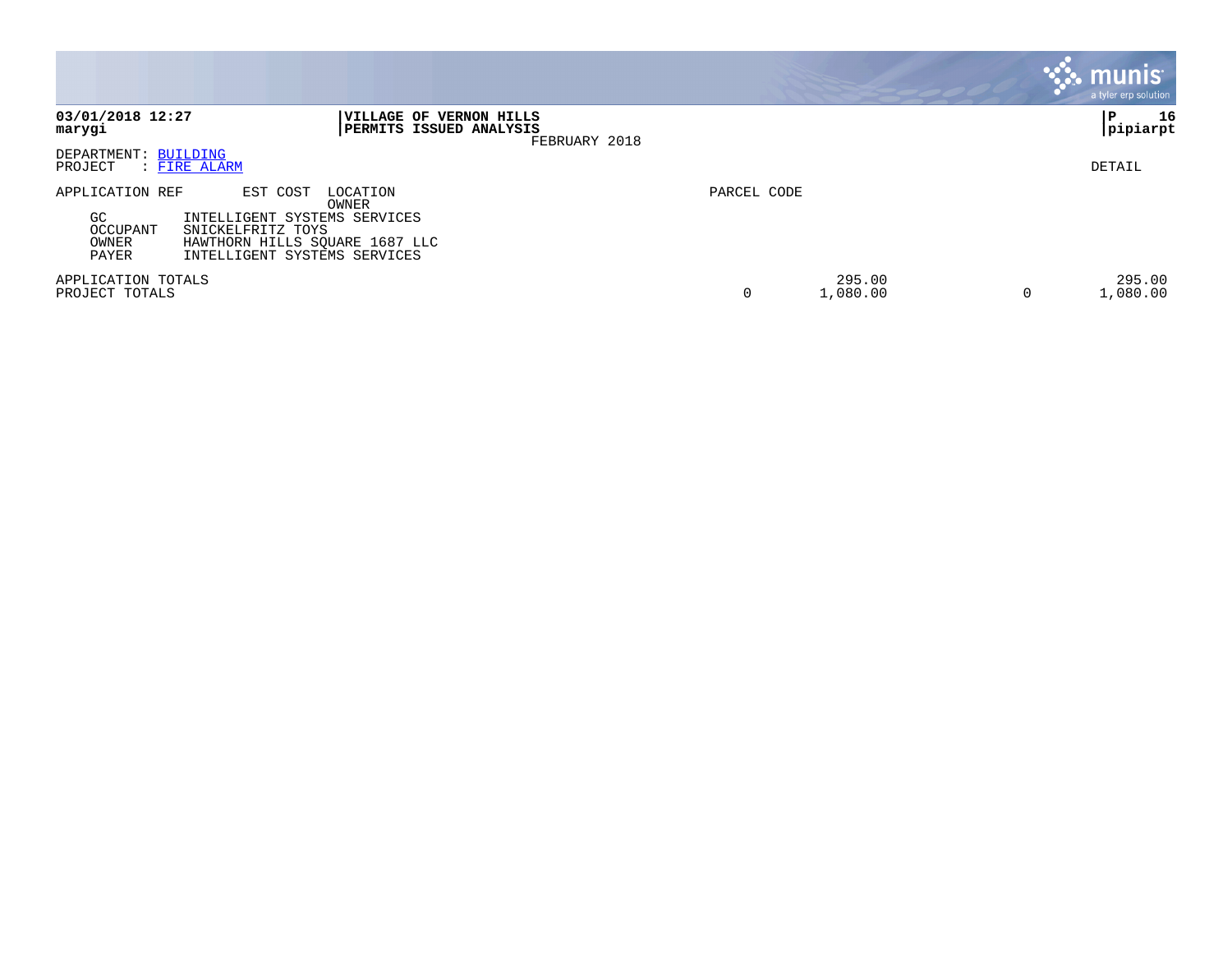|                                                                                                                                                                                                                               |                                                                                                                            |                                                                        | munis<br>a tyler erp solution                                   |
|-------------------------------------------------------------------------------------------------------------------------------------------------------------------------------------------------------------------------------|----------------------------------------------------------------------------------------------------------------------------|------------------------------------------------------------------------|-----------------------------------------------------------------|
| 03/01/2018 12:27<br>marygi                                                                                                                                                                                                    | VILLAGE OF VERNON HILLS<br>PERMITS ISSUED ANALYSIS                                                                         |                                                                        | ΙP<br>17<br>pipiarpt                                            |
| DEPARTMENT: BUILDING<br>: FIRE SPRINKLER<br>PROJECT                                                                                                                                                                           | FEBRUARY 2018                                                                                                              |                                                                        | DETAIL                                                          |
| APPLICATION REF<br>EST COST                                                                                                                                                                                                   | LOCATION<br>OWNER                                                                                                          | PARCEL CODE                                                            |                                                                 |
| 1964<br>7,000                                                                                                                                                                                                                 | 700 NORTH MILWAUKEE AVE 124<br>HAWTHORN HILLS SOUARE 1687 LLC                                                              | 1504201051                                                             |                                                                 |
| PERMIT NUMBER<br>TYPE<br>MU1936<br>FIRE SPR<br>DESC OF WORK:<br>FIRE SPRINKLER                                                                                                                                                | <b>STATUS</b><br>EST COST<br>ISSUED EXPIRES<br>7,000 02/01/18 02/22/19<br>COMPLT                                           | PERMITS 02/01/18 - 02/28/18<br>EST VALUE<br>FEES<br>$\Omega$<br>377.00 | PERMITS YEAR TO DATE<br>EST VALUE<br>FEES<br>$\Omega$<br>377.00 |
| PARTIES INVOLVED:<br>APPLICANT ISAK FIRE PROTECTION<br>FIRE SPRIN ISAK FIRE PROTECTION<br>GC.<br>ISAK FIRE PROTECTION<br>OCCUPANT<br>SNICKELFRITZ<br>OWNER<br>HAWTHORN HILLS SQUARE 1687 LLC<br>PAYER<br>ISAK FIRE PROTECTION |                                                                                                                            |                                                                        |                                                                 |
| APPLICATION TOTALS                                                                                                                                                                                                            |                                                                                                                            | 377.00                                                                 | 377.00                                                          |
| 1970<br>2,700                                                                                                                                                                                                                 | 730 LAKEVIEW PKY<br>CHICAGO TITLE LAND TRUST CO                                                                            | 1504111016                                                             |                                                                 |
| PERMIT NUMBER<br>TYPE<br>MU1956<br>FIRE SPR<br>DESC OF WORK:<br>FIRE SPRINKLER                                                                                                                                                | EST COST<br><b>STATUS</b><br>ISSUED EXPIRES<br>COMPLT<br>2,700 02/13/18 02/22/19                                           | PERMITS 02/01/18 - 02/28/18<br>EST VALUE<br>FEES<br>$\Omega$<br>296.00 | PERMITS YEAR TO DATE<br>EST VALUE<br>FEES<br>$\Omega$<br>296.00 |
| PARTIES INVOLVED:<br>APPLICANT<br>FIRE SPRIN UNITED STATES ALLIANCE FIRE PROTECTION<br>GC.<br>OCCUPANT<br>REMKE INDUSTRIES<br>CHICAGO TITLE LAND TRUST CO<br>OWNER<br>PAYER                                                   | UNITED STATES ALLIANCE FIRE PROTECTION<br>UNITED STATES ALLIANCE FIRE PROTECTION<br>UNITED STATES ALLIANCE FIRE PROTECTION |                                                                        |                                                                 |
| APPLICATION TOTALS                                                                                                                                                                                                            |                                                                                                                            | 296.00                                                                 | 296.00                                                          |
| 1995<br>750                                                                                                                                                                                                                   | 3 WEST HAWTHORN PKY 110<br>HAMILTON PARTNERS INC                                                                           | 1132415011                                                             |                                                                 |
| PERMIT NUMBER<br>TYPE<br>MU1974<br>FIRE SPR<br>DESC OF WORK:<br>FIRE SPRINKLER                                                                                                                                                | EST COST<br>ISSUED<br><b>STATUS</b><br>EXPIRES<br><b>ISSUED</b><br>750 02/23/18 02/23/19                                   | PERMITS 02/01/18 - 02/28/18<br>EST VALUE<br>FEES<br>0<br>281.00        | PERMITS YEAR TO DATE<br>EST VALUE<br>FEES<br>$\Omega$<br>281.00 |
| PARTIES INVOLVED:<br>APPLICANT NORTH SHORE FIRE PROTECTION<br>FIRE SPRIN NORTH SHORE FIRE PROTECTION<br>GC.<br>COMMERCIAL BUILDERS SERVICES                                                                                   |                                                                                                                            |                                                                        |                                                                 |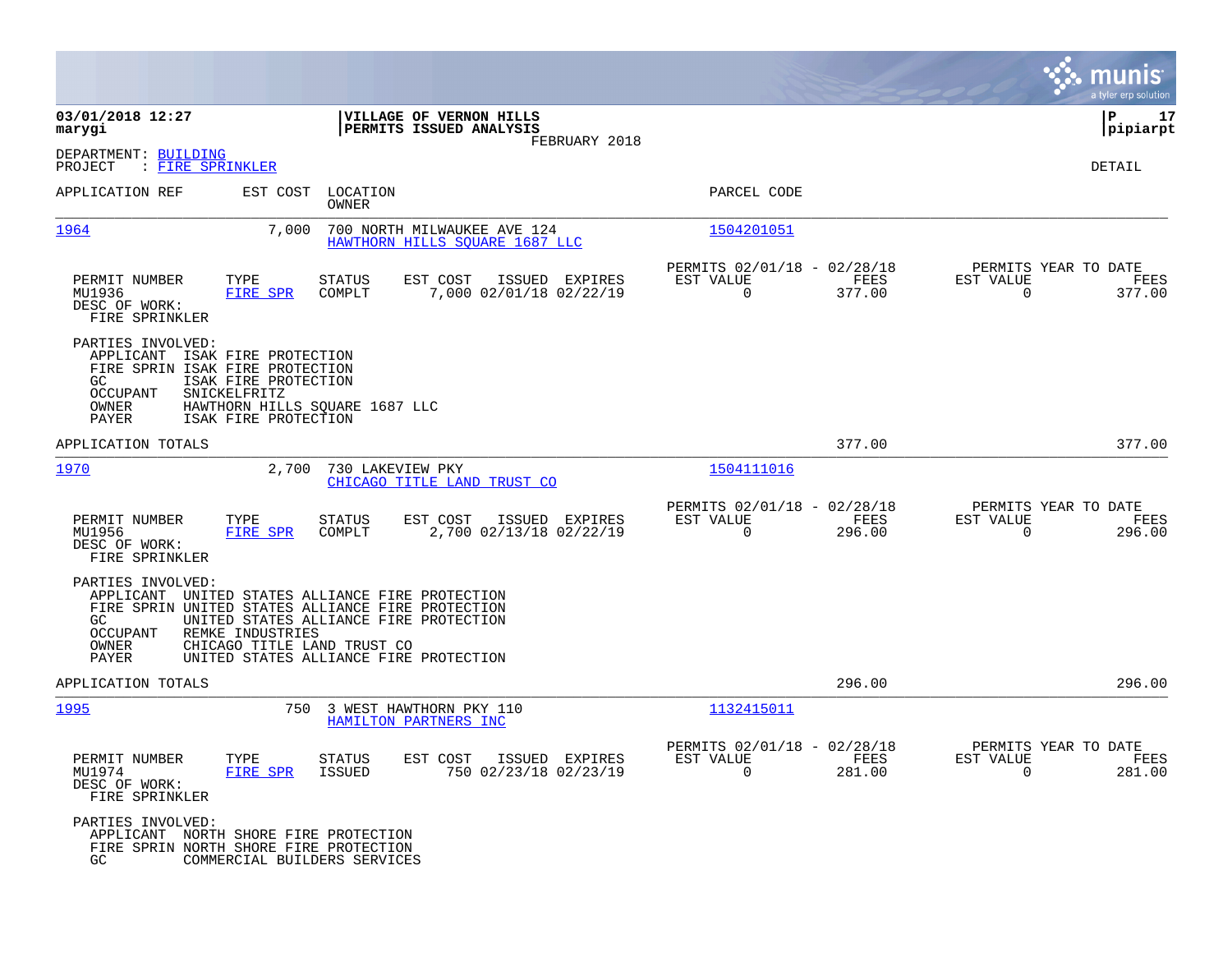|                                                        |                                                                                                                                            |             |                       | munis <sup>®</sup><br>a tyler erp solution |
|--------------------------------------------------------|--------------------------------------------------------------------------------------------------------------------------------------------|-------------|-----------------------|--------------------------------------------|
| 03/01/2018 12:27<br>marygi                             | VILLAGE OF VERNON HILLS<br>PERMITS ISSUED ANALYSIS<br>FEBRUARY 2018                                                                        |             |                       | 18<br>PΡ<br> pipiarpt                      |
| DEPARTMENT: BUILDING<br>PROJECT                        | : FIRE SPRINKLER                                                                                                                           |             |                       | DETAIL                                     |
| APPLICATION REF<br>OCCUPANT<br>OWNER<br>PAYER<br>PAYER | EST COST<br>LOCATION<br>OWNER<br>FIDELITY NATIONAL<br>HAMILTON PARTNERS INC<br>NORTH SHORE FIRE PROTECTION<br>COMMERCIAL BUILDERS SERVICES | PARCEL CODE |                       |                                            |
| APPLICATION TOTALS<br>PROJECT TOTALS                   |                                                                                                                                            | 0           | 281.00<br>954.00<br>0 | 281.00<br>954.00                           |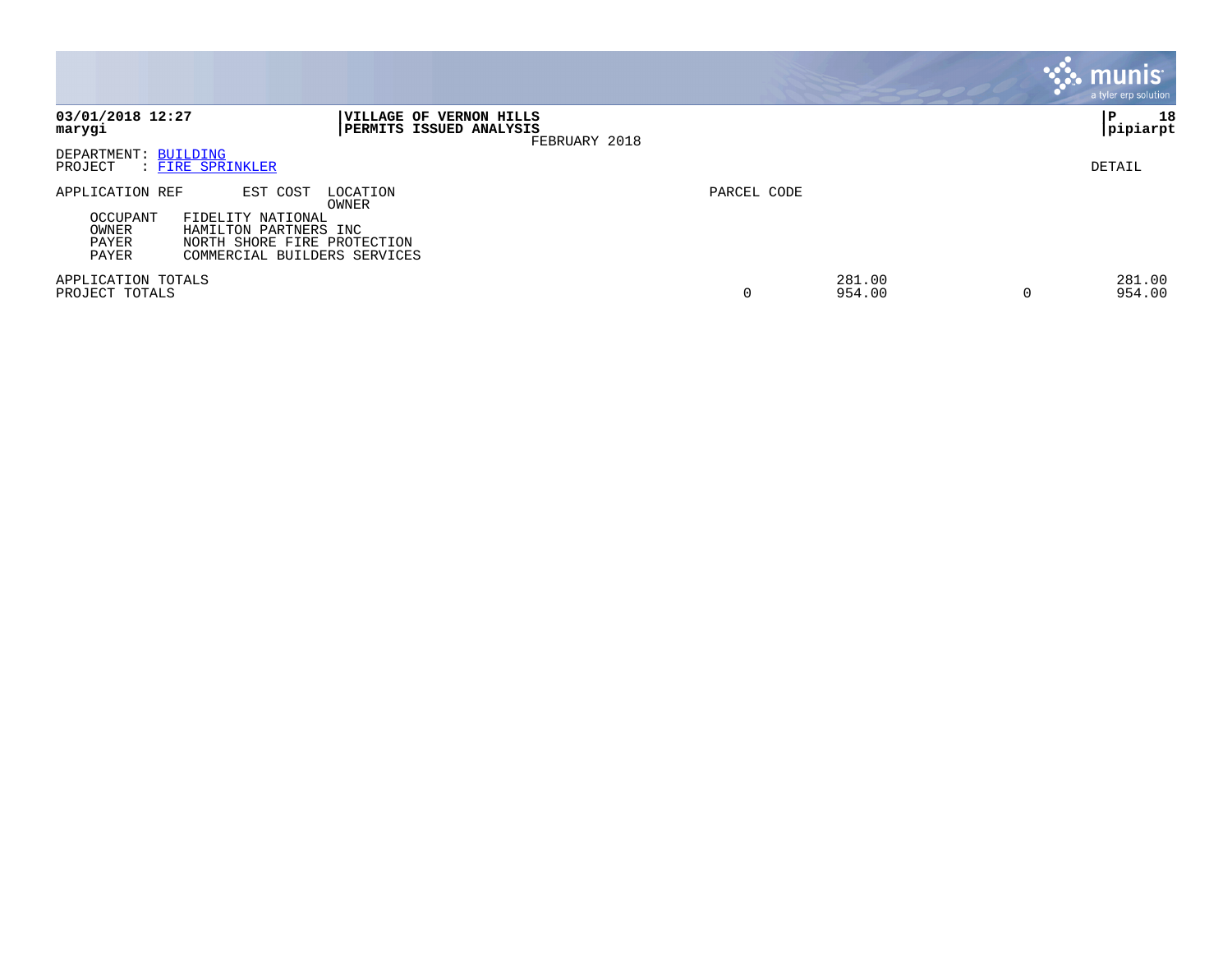|                                                                                                                                                                                                                                                                             |                                                                           | munis<br>a tyler erp solution                                          |
|-----------------------------------------------------------------------------------------------------------------------------------------------------------------------------------------------------------------------------------------------------------------------------|---------------------------------------------------------------------------|------------------------------------------------------------------------|
| 03/01/2018 12:27<br>VILLAGE OF VERNON HILLS<br>PERMITS ISSUED ANALYSIS<br>marygi<br>FEBRUARY 2018                                                                                                                                                                           |                                                                           | ΙP<br>19<br> pipiarpt                                                  |
| DEPARTMENT: BUILDING<br>: MISC COMMERCIAL<br>PROJECT                                                                                                                                                                                                                        |                                                                           | <b>DETAIL</b>                                                          |
| APPLICATION REF<br>EST COST<br>LOCATION<br>OWNER                                                                                                                                                                                                                            | PARCEL CODE                                                               |                                                                        |
| 1960<br>2,000<br>730 LAKEVIEW PKY<br>CHICAGO TITLE LAND TRUST CO                                                                                                                                                                                                            | 1504111016                                                                |                                                                        |
| TYPE<br>STATUS<br>EST COST<br>PERMIT NUMBER<br>ISSUED EXPIRES<br>MU1939<br>MISC COMM<br><b>ISSUED</b><br>2,000 02/05/18 02/22/19<br>DESC OF WORK:<br>RACKING                                                                                                                | PERMITS 02/01/18 - 02/28/18<br>EST VALUE<br>FEES<br>$\Omega$<br>275.00    | PERMITS YEAR TO DATE<br>EST VALUE<br>FEES<br>$\Omega$<br>275.00        |
| PARTIES INVOLVED:<br>APPLICANT<br>REMKE INDUSTRIES<br>GC.<br>REMKE INDUSTRIES<br>REMKE INDUSTRIES<br>OCCUPANT<br>OWNER<br>CHICAGO TITLE LAND TRUST CO<br>PAYER<br>REMKE INDUSTRIES                                                                                          |                                                                           |                                                                        |
| APPLICATION TOTALS                                                                                                                                                                                                                                                          | 275.00                                                                    | 275.00                                                                 |
| 1990<br>3.000<br>701 NORTH MILWAUKEE AVE 352<br>INLAND REAL ESTATE CORPORATION                                                                                                                                                                                              | 1503102018                                                                |                                                                        |
| TYPE<br>EST COST<br>ISSUED EXPIRES<br>PERMIT NUMBER<br><b>STATUS</b><br>MU1968<br>MISC COMM<br>ISSUED<br>3,000 02/21/18 02/21/19<br>DESC OF WORK:<br>EXTEND WORKSHOP INTO RECEPTION AREA                                                                                    | PERMITS 02/01/18 - 02/28/18<br>EST VALUE<br>FEES<br>$\mathbf 0$<br>275.00 | PERMITS YEAR TO DATE<br>EST VALUE<br><b>FEES</b><br>$\Omega$<br>275.00 |
| PARTIES INVOLVED:<br>APPLICANT<br>TIME AND TIME AGAIN<br>ELECTRICIA EMPOWER ELECTRIC<br><b>DVA REMODELING</b><br>GC.<br><b>OCCUPANT</b><br>TIME AND TIME AGAIN<br>OWNER<br>INLAND REAL ESTATE CORPORATION<br>PAYER<br>TIME AND TIME AGAIN<br><b>PAYER</b><br>DVA REMODELING |                                                                           |                                                                        |
| APPLICATION TOTALS<br>PROJECT TOTALS                                                                                                                                                                                                                                        | 275.00<br>0<br>550.00                                                     | 275.00<br>$\mathbf 0$<br>550.00                                        |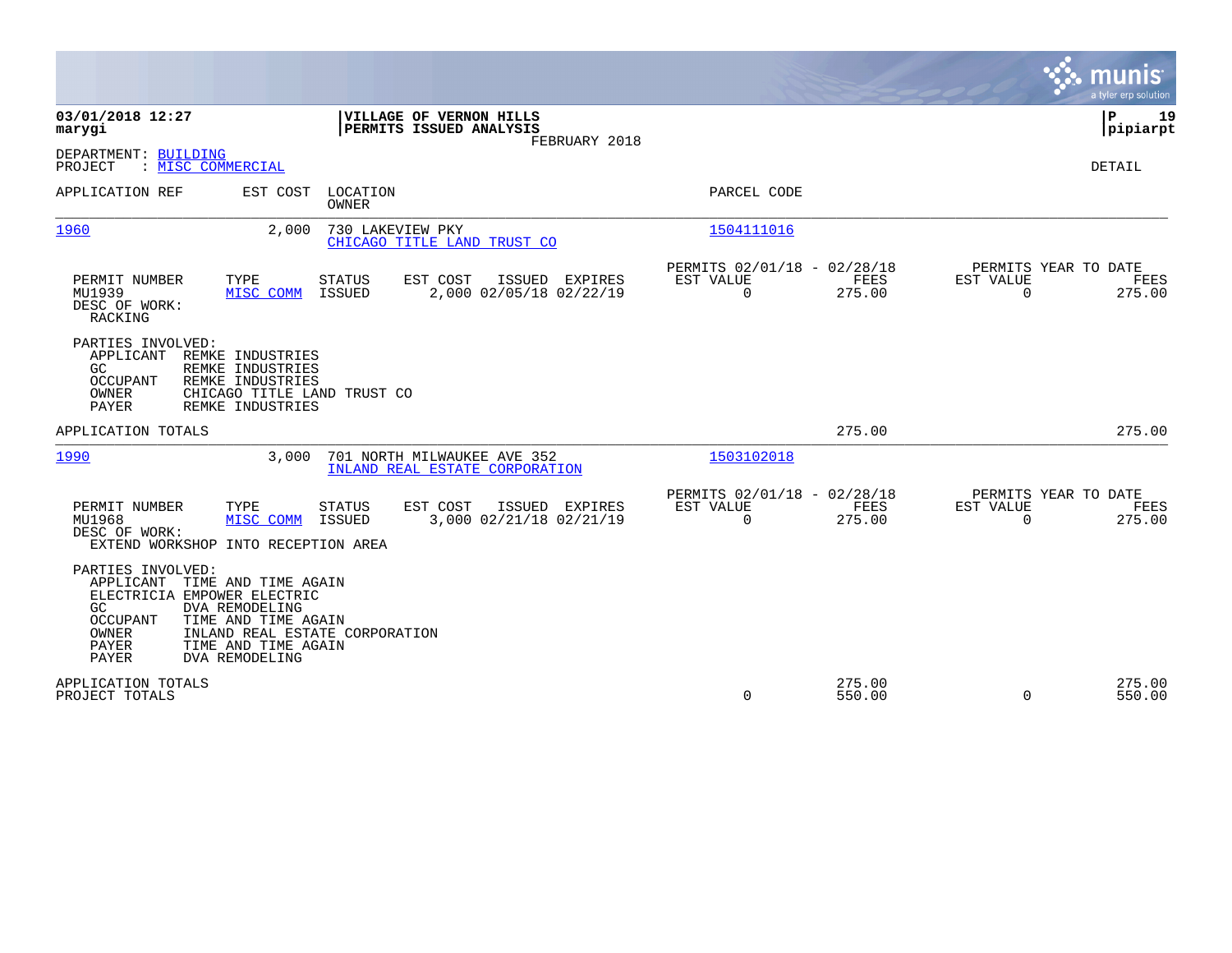|                                                                                                                                            |                                |                                                                     |                                               |                |           | <b>munis</b><br>a tyler erp solution  |
|--------------------------------------------------------------------------------------------------------------------------------------------|--------------------------------|---------------------------------------------------------------------|-----------------------------------------------|----------------|-----------|---------------------------------------|
| 03/01/2018 12:27<br>marygi                                                                                                                 |                                | VILLAGE OF VERNON HILLS<br>PERMITS ISSUED ANALYSIS<br>FEBRUARY 2018 |                                               |                |           | ∣P<br>20<br> pipiarpt                 |
| DEPARTMENT: BUILDING<br>: MISC ELECTRIC COMM<br>PROJECT                                                                                    |                                |                                                                     |                                               |                |           | DETAIL                                |
| APPLICATION REF                                                                                                                            | EST COST<br>LOCATION<br>OWNER  |                                                                     | PARCEL CODE                                   |                |           |                                       |
| 2006                                                                                                                                       | 925                            | 700 NORTH MILWAUKEE AVE 124<br>HAWTHORN HILLS SQUARE 1687 LLC       | 1504201051                                    |                |           |                                       |
| PERMIT NUMBER<br>TYPE<br>MU1953<br>MISC ELEC<br>DESC OF WORK:<br>LOW VOLTAGE INTERIOR CAMERA SYSTEM                                        | STATUS<br>ISSUED               | EST COST<br>ISSUED<br>EXPIRES<br>925 02/09/18 02/09/19              | PERMITS 02/01/18 - 02/28/18<br>EST VALUE<br>0 | FEES<br>75.00  | EST VALUE | PERMITS YEAR TO DATE<br>FEES<br>75.00 |
| PARTIES INVOLVED:<br>APPLICANT<br>ADT LLC<br>GC.<br>ADT LLC<br>LOW VOLTAG ADT LLC<br>OCCUPANT<br>SNICKELFRITZ<br>OWNER<br>PAYER<br>ADT LLC | HAWTHORN HILLS SQUARE 1687 LLC |                                                                     |                                               |                |           |                                       |
| APPLICATION TOTALS<br>PROJECT TOTALS                                                                                                       |                                |                                                                     | 0                                             | 75.00<br>75.00 | $\Omega$  | 75.00<br>75.00                        |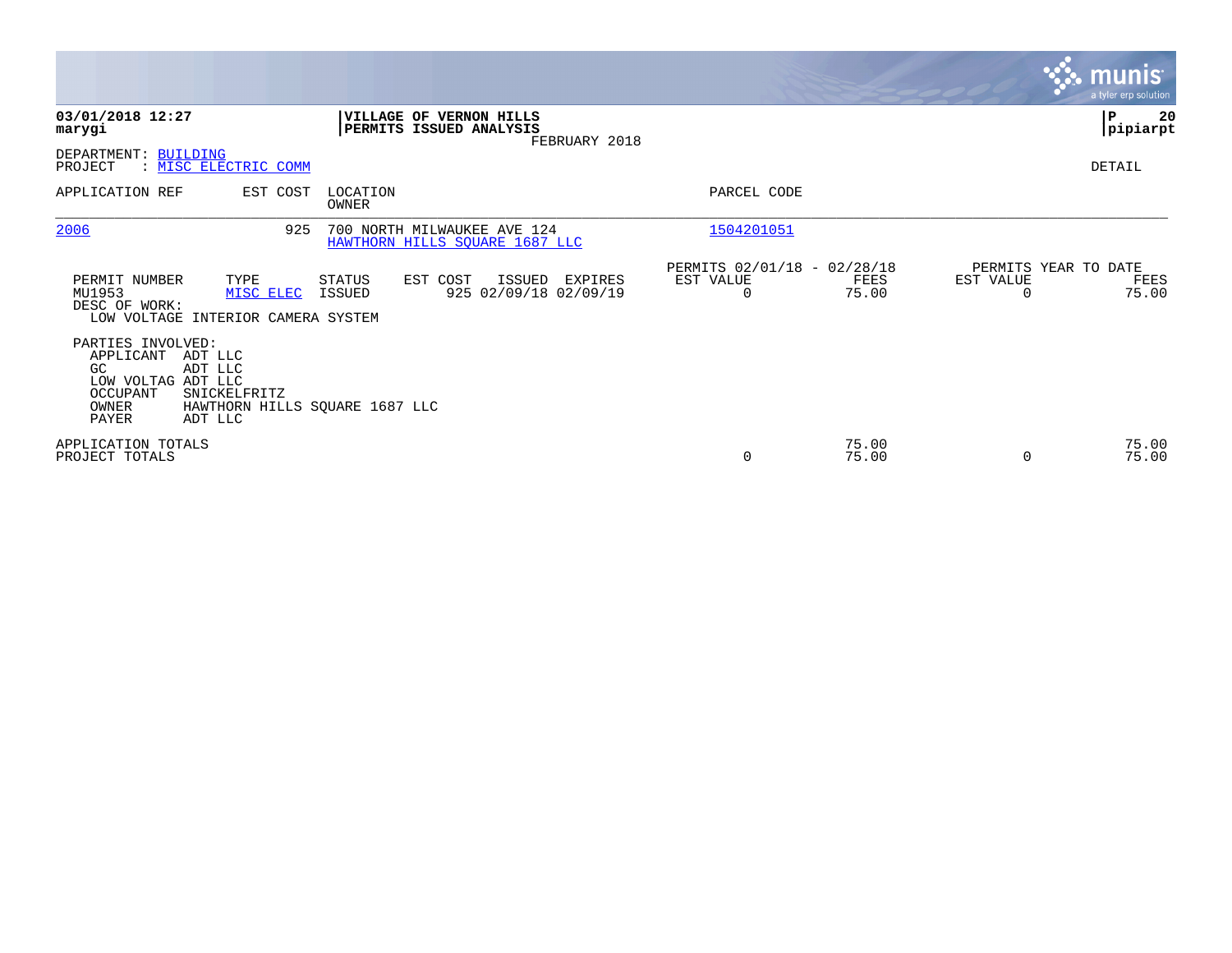|                                                                                             |                                                                                                                                                                                              |                                                      |                |                                               | <b>munis</b><br>a tyler erp solution |
|---------------------------------------------------------------------------------------------|----------------------------------------------------------------------------------------------------------------------------------------------------------------------------------------------|------------------------------------------------------|----------------|-----------------------------------------------|--------------------------------------|
| 03/01/2018 12:27<br>marygi                                                                  | VILLAGE OF VERNON HILLS<br>PERMITS ISSUED ANALYSIS<br>FEBRUARY 2018                                                                                                                          |                                                      |                |                                               | P<br>21<br> pipiarpt                 |
| DEPARTMENT: BUILDING<br>PROJECT<br>: MIS ELEC RESIDENTIAL                                   |                                                                                                                                                                                              |                                                      |                |                                               | DETAIL                               |
| EST COST<br>APPLICATION REF                                                                 | LOCATION<br>OWNER                                                                                                                                                                            | PARCEL CODE                                          |                |                                               |                                      |
| 2050<br>7,170                                                                               | 224 ANNAPOLIS DR<br>LYNN H & JEANNE J SWANSON, TRUSTEES                                                                                                                                      | 1505405037                                           |                |                                               |                                      |
| PERMIT NUMBER<br>TYPE<br>MU1982<br>ELEC RES<br>DESC OF WORK:<br>MISC ELECTRICAL RESIDENTIAL | EST COST<br>ISSUED EXPIRES<br>STATUS<br>7,170 02/27/18 02/27/19<br>ISSUED                                                                                                                    | PERMITS 02/01/18 - 02/28/18<br>EST VALUE<br>$\Omega$ | FEES<br>71.70  | PERMITS YEAR TO DATE<br>EST VALUE<br>$\Omega$ | FEES<br>71.70                        |
| PARTIES INVOLVED:<br>OWNER<br>PAYER                                                         | APPLICANT ABC PLUMBING, HEATING, COOLING, ELECTRIC<br>ELECTRICIA ABC PLUMBING, HEATING, COOLING, ELECTRIC<br>LYNN H & JEANNE J SWANSON, TRUSTEES<br>ABC PLUMBING, HEATING, COOLING, ELECTRIC |                                                      |                |                                               |                                      |
| APPLICATION TOTALS<br>PROJECT TOTALS                                                        |                                                                                                                                                                                              | 0                                                    | 71.70<br>71.70 | $\Omega$                                      | 71.70<br>71.70                       |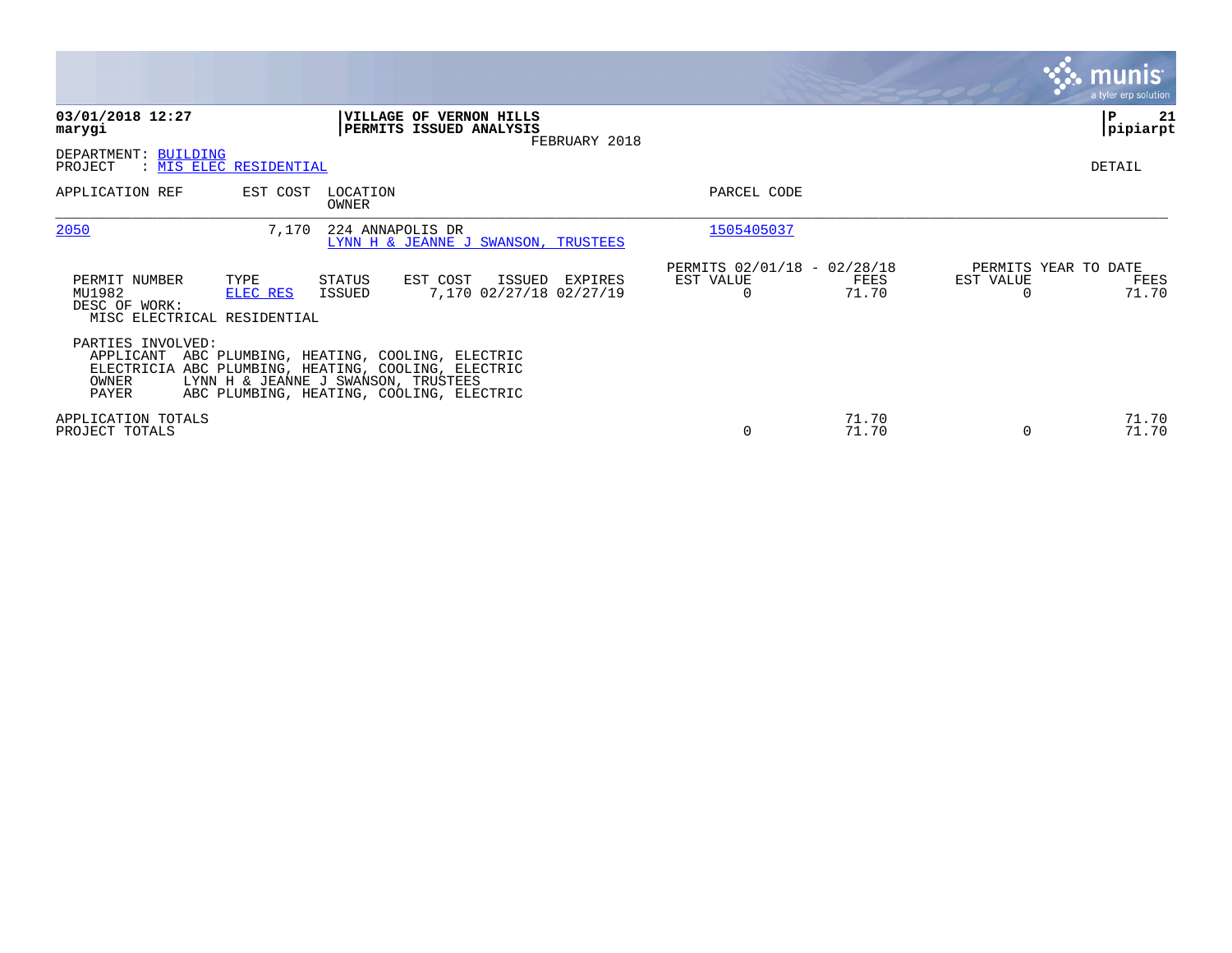|                                                                                                                      |                                                                                                                                                                                                                   |                            |                                                           |                |                                                            |                |                                               | munis<br>a tyler erp solution |
|----------------------------------------------------------------------------------------------------------------------|-------------------------------------------------------------------------------------------------------------------------------------------------------------------------------------------------------------------|----------------------------|-----------------------------------------------------------|----------------|------------------------------------------------------------|----------------|-----------------------------------------------|-------------------------------|
| 03/01/2018 12:27<br>marygi                                                                                           |                                                                                                                                                                                                                   |                            | VILLAGE OF VERNON HILLS<br>PERMITS ISSUED ANALYSIS        |                |                                                            |                |                                               | l P<br>22<br> pipiarpt        |
| DEPARTMENT: BUILDING<br>: <u>MISC RESIDENTIAL</u><br>PROJECT                                                         |                                                                                                                                                                                                                   |                            |                                                           | FEBRUARY 2018  |                                                            |                |                                               | DETAIL                        |
| APPLICATION REF                                                                                                      |                                                                                                                                                                                                                   | EST COST LOCATION<br>OWNER |                                                           |                | PARCEL CODE                                                |                |                                               |                               |
| 1116                                                                                                                 | 17,925                                                                                                                                                                                                            |                            | 712 NORTH LAKESIDE DR<br>ANDREW & KAREN FISH SCHURDER     |                | 1508104008                                                 |                |                                               |                               |
| PERMIT NUMBER<br>MU1089<br>DESC OF WORK:<br>REMODEL BATHROOM (SAME FIXTURE COUNT)                                    | TYPE<br>MISC RES                                                                                                                                                                                                  | STATUS<br>COMPLT           | EST COST<br>17,925 02/19/18 02/19/19                      | ISSUED EXPIRES | PERMITS 02/01/18 - 02/28/18<br>EST VALUE<br>$\Omega$       | FEES<br>179.25 | PERMITS YEAR TO DATE<br>EST VALUE<br>$\Omega$ | FEES<br>179.25                |
| PARTIES INVOLVED:<br>APPLICANT<br>CARPENTER<br>CONCRETE<br>ELECTRICIA GPEC<br>GC.<br>OWNER<br>PLUMBER<br>PAYER       | HOME IMPROVEMENT DESIGN BUILD<br>HOME IMPROVEMENT DESIGN BUILD<br>HOME IMPROVEMENT DESIGN BUILD<br>HOME IMPROVEMENT DESIGN BUILD<br>ANDREW & KAREN FISH SCHURDER<br>MKC PLUMBING<br>HOME IMPROVEMENT DESIGN BUILD |                            |                                                           |                |                                                            |                |                                               |                               |
| APPLICATION TOTALS                                                                                                   |                                                                                                                                                                                                                   |                            |                                                           |                |                                                            | 179.25         |                                               | 179.25                        |
| 1965                                                                                                                 |                                                                                                                                                                                                                   |                            | 15,650 333 SOUTH OLD CREEK RD<br>BRADLEY J & LISA M BLACK |                | 1509110008                                                 |                |                                               |                               |
| PERMIT NUMBER<br>MU1949<br>DESC OF WORK:<br>INSTALL 7 -3/12 RESISTANCE PIERSFOR FONDATION STABLE                     | TYPE<br>MISC RES                                                                                                                                                                                                  | STATUS<br>ISSUED           | EST COST<br>15,650 02/08/18 02/08/19                      | ISSUED EXPIRES | PERMITS 02/01/18 - 02/28/18<br>EST VALUE<br>$\overline{0}$ | FEES<br>156.50 | PERMITS YEAR TO DATE<br>EST VALUE<br>$\Omega$ | FEES<br>156.50                |
| PARTIES INVOLVED:<br>APPLICANT ATLAS RESTORATION LLC<br>GC.<br>OWNER<br>PAYER                                        | ATLAS RESTORATION LLC<br>BRADLEY J & LISA M BLACK<br>ATLAS RESTORATION LLC                                                                                                                                        |                            |                                                           |                |                                                            |                |                                               |                               |
| APPLICATION TOTALS                                                                                                   |                                                                                                                                                                                                                   |                            |                                                           |                |                                                            | 156.50         |                                               | 156.50                        |
| <u> 1966</u>                                                                                                         | 10,000                                                                                                                                                                                                            | <b>JAMES SZATKOWSKI</b>    | 351 PINE LAKE CIR                                         |                | 1133111027                                                 |                |                                               |                               |
| PERMIT NUMBER<br>MU1943<br>DESC OF WORK:<br>BATHROOM REMODEL ( NO EXTRA FIXTURES)                                    | TYPE<br>MISC RES                                                                                                                                                                                                  | STATUS<br>ISSUED           | EST COST ISSUED EXPIRES<br>10,000 02/06/18 02/06/19       |                | PERMITS 02/01/18 - 02/28/18<br>EST VALUE<br>$\Omega$       | FEES<br>100.00 | PERMITS YEAR TO DATE<br>EST VALUE<br>$\Omega$ | FEES<br>100.00                |
| PARTIES INVOLVED:<br>APPLICANT TOTAL HOME IMPROVEMENT & REPAIR<br>DRYWALL<br>ELECTRICIA CONTRACTORS ELECTRIC SERVICE | RFB DRYWALL                                                                                                                                                                                                       |                            |                                                           |                |                                                            |                |                                               |                               |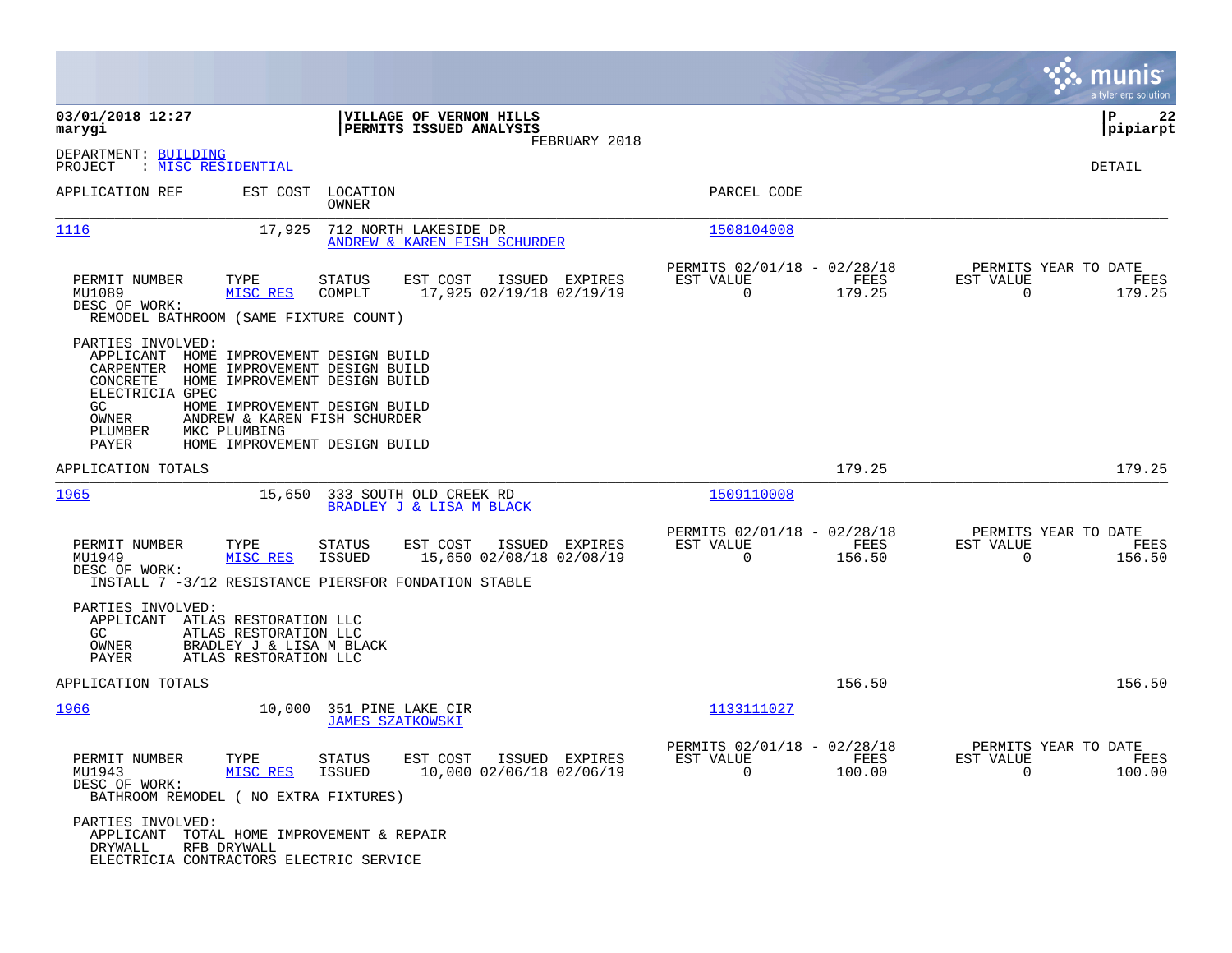|                                                                                                                                                                                                      |                                                                | munis<br>a tyler erp solution.                                          |
|------------------------------------------------------------------------------------------------------------------------------------------------------------------------------------------------------|----------------------------------------------------------------|-------------------------------------------------------------------------|
| 03/01/2018 12:27<br>VILLAGE OF VERNON HILLS<br>PERMITS ISSUED ANALYSIS<br>marygi<br>FEBRUARY 2018                                                                                                    |                                                                | $\mathbf P$<br>23<br> pipiarpt                                          |
| DEPARTMENT: BUILDING<br>: MISC RESIDENTIAL<br>PROJECT                                                                                                                                                |                                                                | DETAIL                                                                  |
| APPLICATION REF<br>EST COST<br>LOCATION<br>OWNER<br>TOTAL HOME IMPROVEMENT & REPAIR<br>GC<br>OWNER<br>JAMES SZATKOWSKI<br>PLUMBER<br>CHAMBERLIN PLUMBING<br>PAYER<br>TOTAL HOME IMPROVEMENT & REPAIR | PARCEL CODE                                                    |                                                                         |
| APPLICATION TOTALS                                                                                                                                                                                   | 100.00                                                         | 100.00                                                                  |
| 2008<br>15,000<br>324 LASALLE ST<br>THOMAS & JESSICA CAHILL                                                                                                                                          | 1509310013                                                     |                                                                         |
| PERMIT NUMBER<br>TYPE<br>STATUS<br>EST COST<br>ISSUED EXPIRES<br>MU1969<br>15,000 02/22/18 02/22/19<br>MISC RES<br>ISSUED<br>DESC OF WORK:<br>BATHROOM REMODEL                                       | PERMITS 02/01/18 - 02/28/18<br>EST VALUE<br>150.00<br>$\Omega$ | PERMITS YEAR TO DATE<br>EST VALUE<br>FEES<br>FEES<br>150.00<br>$\Omega$ |
| PARTIES INVOLVED:<br>APPLICANT<br>AC HOME DESIGN LLC<br>GC.<br>AC HOME DESIGN LLC<br>THOMAS & JESSICA CAHILL<br>OWNER<br>PLUMBER<br>APEX PLUMBING PROS, LLC<br><b>PAYER</b><br>AC HOME DESIGN LLC    |                                                                |                                                                         |
| APPLICATION TOTALS<br>PROJECT TOTALS                                                                                                                                                                 | 150.00<br>0<br>585.75                                          | 150.00<br>585.75<br>$\Omega$                                            |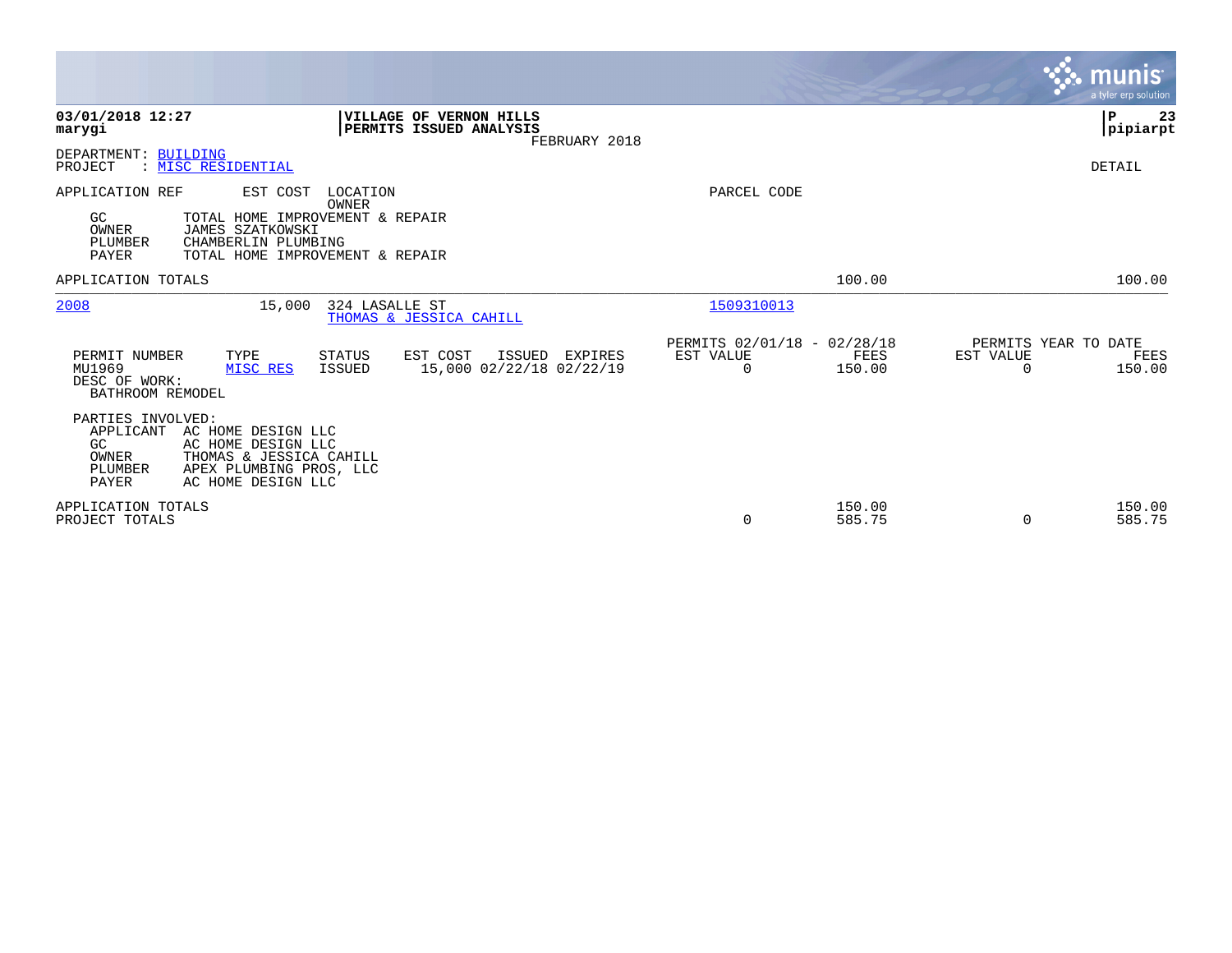|                                                                                                                                                                                                                       |                                                                          | munis<br>a tyler erp solution                                   |
|-----------------------------------------------------------------------------------------------------------------------------------------------------------------------------------------------------------------------|--------------------------------------------------------------------------|-----------------------------------------------------------------|
| 03/01/2018 12:27<br>VILLAGE OF VERNON HILLS<br>PERMITS ISSUED ANALYSIS<br>marygi<br>FEBRUARY 2018                                                                                                                     |                                                                          | P<br>24<br>pipiarpt                                             |
| DEPARTMENT: BUILDING<br>PROJECT<br>: REROOF                                                                                                                                                                           |                                                                          | <b>DETAIL</b>                                                   |
| APPLICATION REF<br>EST COST<br>LOCATION<br><b>OWNER</b>                                                                                                                                                               | PARCEL CODE                                                              |                                                                 |
| 2023<br>8,000<br>695 WILLIAMS WAY<br><b>LAURIE N CHERNOFF</b>                                                                                                                                                         | 1508104059                                                               |                                                                 |
| EST COST<br>PERMIT NUMBER<br>TYPE<br><b>STATUS</b><br>ISSUED EXPIRES<br>8,000 02/16/18 02/16/19<br>MU1963<br><b>REROOF</b><br>ISSUED<br>DESC OF WORK:<br><b>REROOF</b>                                                | PERMITS 02/01/18 - 02/28/18<br>FEES<br>EST VALUE<br>$\mathbf 0$<br>80.00 | PERMITS YEAR TO DATE<br>EST VALUE<br>FEES<br>$\Omega$<br>80.00  |
| PARTIES INVOLVED:<br>LAURIE N CHERNOFF<br>APPLICANT<br>GC.<br>LAURIE N CHERNOFF<br>OWNER<br>LAURIE N CHERNOFF<br>PAYER<br>LAURIE N CHERNOFF<br><b>ROOFER</b><br>LAURIE N CHERNOFF                                     |                                                                          |                                                                 |
| APPLICATION TOTALS                                                                                                                                                                                                    | 80.00                                                                    | 80.00                                                           |
| 2027<br>8 EDGEWOOD RD<br>25,642<br><b>STEVEN SCHUTH</b>                                                                                                                                                               | 1504303007                                                               |                                                                 |
| TYPE<br>PERMIT NUMBER<br><b>STATUS</b><br>EST COST<br>ISSUED EXPIRES<br>MU1967<br><b>REROOF</b><br>COMPLT<br>25,642 02/20/18 02/20/19<br>DESC OF WORK:<br><b>REROOF</b>                                               | PERMITS 02/01/18 - 02/28/18<br>FEES<br>EST VALUE<br>0<br>256.42          | PERMITS YEAR TO DATE<br>EST VALUE<br>FEES<br>$\Omega$<br>256.42 |
| PARTIES INVOLVED:<br>APPLICANT<br>POWER HOME REMODELING GROUP<br>GC.<br>POWER HOME REMODELING GROUP<br>STEVEN SCHUTH<br>OWNER<br>PAYER<br>POWER HOME REMODELING GROUP<br><b>ROOFER</b><br>POWER HOME REMODELING GROUP |                                                                          |                                                                 |
| APPLICATION TOTALS<br>PROJECT TOTALS                                                                                                                                                                                  | 256.42<br>0<br>336.42                                                    | 256.42<br>$\Omega$<br>336.42                                    |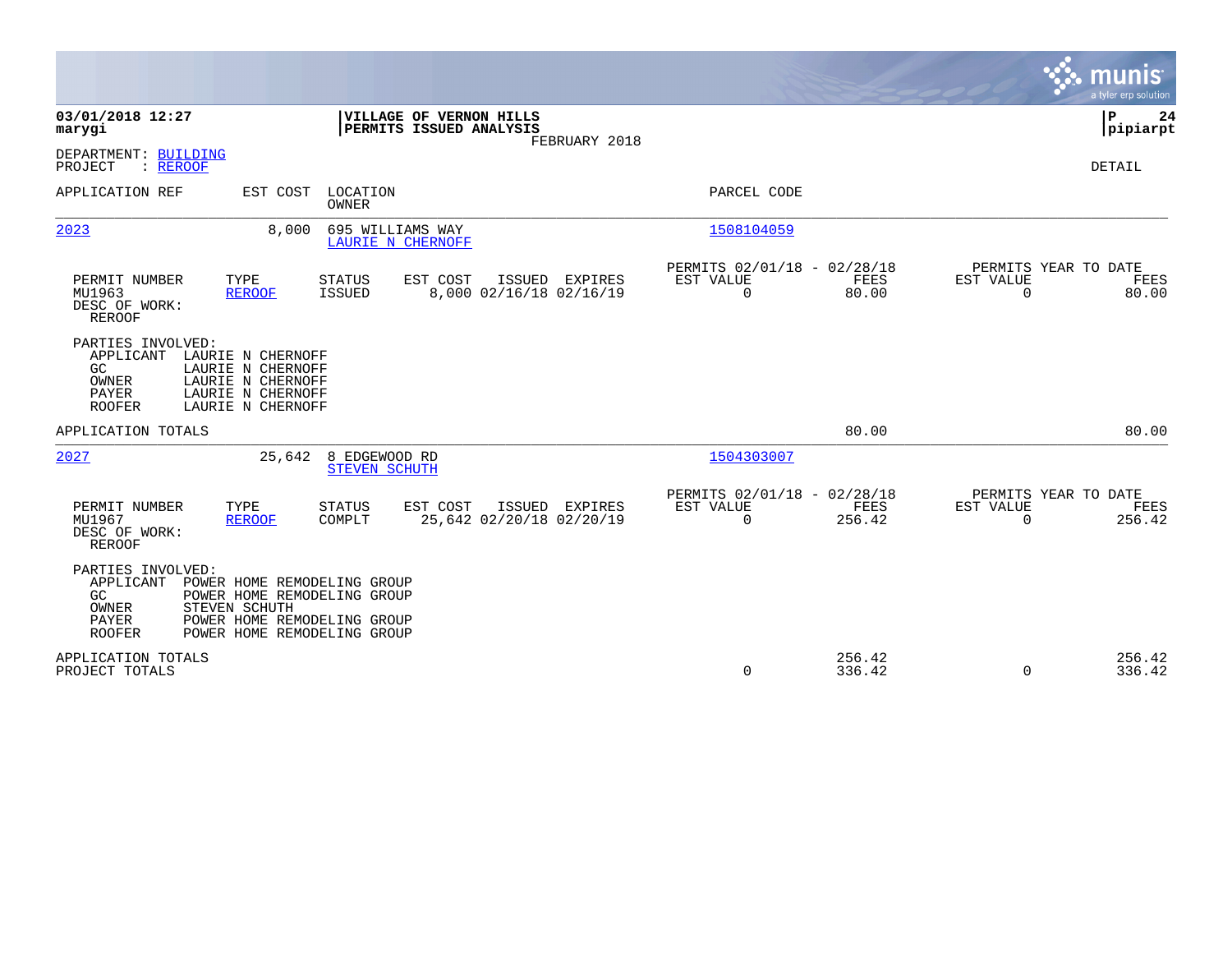|                                                                              |                                                                                            |                   |                                                               |               |                                                      |                |           | <b>munis</b><br>a tyler erp solution  |
|------------------------------------------------------------------------------|--------------------------------------------------------------------------------------------|-------------------|---------------------------------------------------------------|---------------|------------------------------------------------------|----------------|-----------|---------------------------------------|
| 03/01/2018 12:27<br>marygi                                                   |                                                                                            |                   | VILLAGE OF VERNON HILLS<br>PERMITS ISSUED ANALYSIS            | FEBRUARY 2018 |                                                      |                |           | 25<br>∣P<br> pipiarpt                 |
| DEPARTMENT: BUILDING<br>PROJECT                                              | : SECURITY SYSTEM                                                                          |                   |                                                               |               |                                                      |                |           | DETAIL                                |
| APPLICATION REF                                                              | EST COST                                                                                   | LOCATION<br>OWNER |                                                               |               | PARCEL CODE                                          |                |           |                                       |
| 2007                                                                         | 239                                                                                        |                   | 700 NORTH MILWAUKEE AVE 124<br>HAWTHORN HILLS SQUARE 1687 LLC |               | 1504201051                                           |                |           |                                       |
| PERMIT NUMBER<br>MU1954<br>DESC OF WORK:<br>SECURITY SYSTEM                  | TYPE<br><b>SEC SYSTEM ISSUED</b>                                                           | STATUS            | EST COST<br>ISSUED<br>239 02/09/18 02/09/19                   | EXPIRES       | PERMITS 02/01/18 - 02/28/18<br>EST VALUE<br>$\Omega$ | FEES<br>75.00  | EST VALUE | PERMITS YEAR TO DATE<br>FEES<br>75.00 |
| PARTIES INVOLVED:<br>ALARM<br>APPLICANT<br>GC.<br>OCCUPANT<br>OWNER<br>PAYER | ADT LLC<br>ADT LLC<br>ADT LLC<br>SNICKELFRITZ<br>HAWTHORN HILLS SQUARE 1687 LLC<br>ADT LLC |                   |                                                               |               |                                                      |                |           |                                       |
| APPLICATION TOTALS<br>PROJECT TOTALS                                         |                                                                                            |                   |                                                               |               | $\mathbf 0$                                          | 75.00<br>75.00 | $\Omega$  | 75.00<br>75.00                        |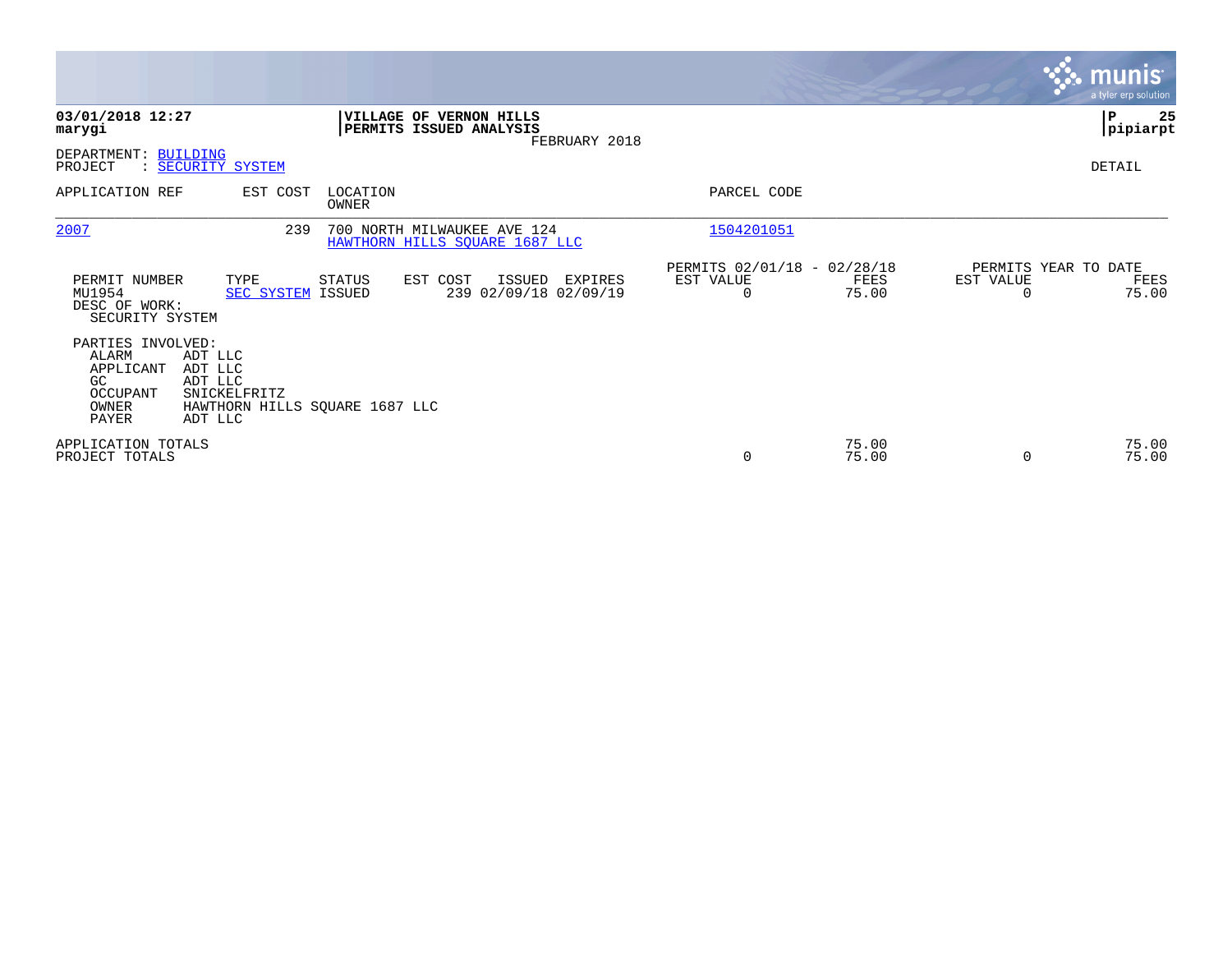|                                                        |                                                                                              |                                     |                                                           |               |                                                      |                  |                                   | $\overline{\mathsf{m}$ unis'<br>a tyler erp solution |
|--------------------------------------------------------|----------------------------------------------------------------------------------------------|-------------------------------------|-----------------------------------------------------------|---------------|------------------------------------------------------|------------------|-----------------------------------|------------------------------------------------------|
| 03/01/2018 12:27<br>marygi                             |                                                                                              |                                     | <b>VILLAGE OF VERNON HILLS</b><br>PERMITS ISSUED ANALYSIS | FEBRUARY 2018 |                                                      |                  |                                   | ∣P<br>26<br> pipiarpt                                |
| BUILDING<br>DEPARTMENT:<br>PROJECT<br>: SIDING         |                                                                                              |                                     |                                                           |               |                                                      |                  |                                   | DETAIL                                               |
| APPLICATION REF                                        | EST COST                                                                                     | LOCATION<br>OWNER                   |                                                           |               | PARCEL CODE                                          |                  |                                   |                                                      |
| 2000                                                   | 13,000                                                                                       | 210 AUTUMN LN<br><b>HOSUNG PARK</b> |                                                           |               | 1505422014                                           |                  |                                   |                                                      |
| PERMIT NUMBER<br>MU1948<br>DESC OF WORK:<br>SIDING     | TYPE<br>SIDING                                                                               | <b>STATUS</b><br><b>ISSUED</b>      | EST COST<br>ISSUED<br>13,000 02/07/18 02/07/19            | EXPIRES       | PERMITS 02/01/18 - 02/28/18<br>EST VALUE<br>$\Omega$ | FEES<br>130.00   | PERMITS YEAR TO DATE<br>EST VALUE | FEES<br>130.00                                       |
| PARTIES INVOLVED:<br>APPLICANT<br>GC<br>OWNER<br>PAYER | U.S. EXTERIOR BY SEIDEL<br>U.S. EXTERIOR BY SEIDEL<br>HOSUNG PARK<br>U.S. EXTERIOR BY SEIDEL |                                     |                                                           |               |                                                      |                  |                                   |                                                      |
| APPLICATION TOTALS<br>PROJECT TOTALS                   |                                                                                              |                                     |                                                           |               | 0                                                    | 130.00<br>130.00 |                                   | 130.00<br>130.00                                     |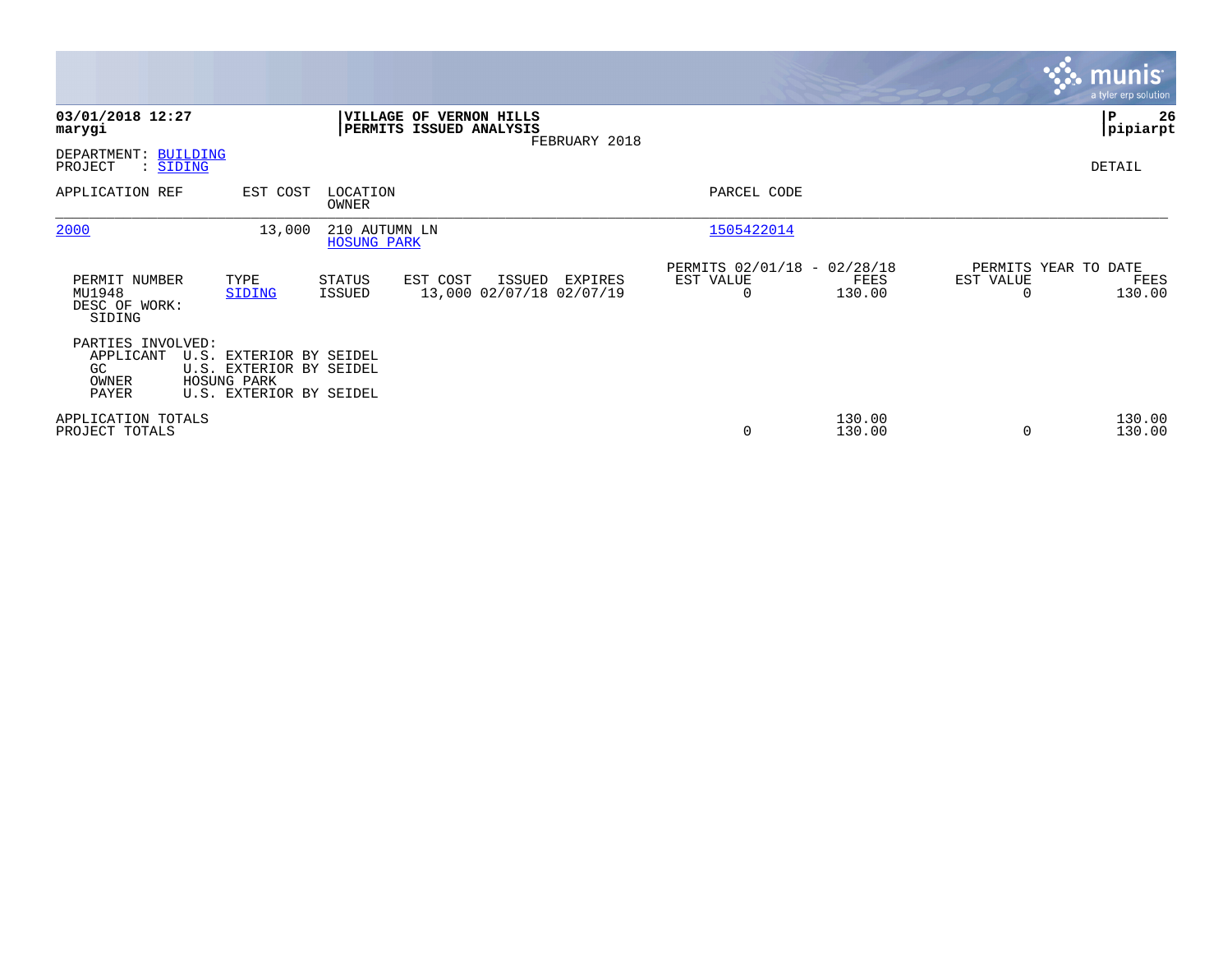|                                                                     |                                                                                                                                                                                           |                                                                          | munis<br>a tyler erp solution                                     |
|---------------------------------------------------------------------|-------------------------------------------------------------------------------------------------------------------------------------------------------------------------------------------|--------------------------------------------------------------------------|-------------------------------------------------------------------|
| 03/01/2018 12:27<br>marygi                                          | VILLAGE OF VERNON HILLS<br>PERMITS ISSUED ANALYSIS<br>FEBRUARY 2018                                                                                                                       |                                                                          | 27<br>IΡ<br> pipiarpt                                             |
| DEPARTMENT: BUILDING<br>: VOICE/DATA<br>PROJECT                     |                                                                                                                                                                                           |                                                                          | DETAIL                                                            |
| APPLICATION REF                                                     | LOCATION<br>EST COST<br>OWNER                                                                                                                                                             | PARCEL CODE                                                              |                                                                   |
| 1994                                                                | 109 HAWTHORN CTR<br>7,050<br>CENTENNIAL                                                                                                                                                   | 1133401086                                                               |                                                                   |
| PERMIT NUMBER<br>MU1945<br>DESC OF WORK:<br>VOICE & DATA            | TYPE<br><b>STATUS</b><br>EST COST<br>ISSUED EXPIRES<br><b>VOICE/DATA ISSUED</b><br>7,050 02/06/18 02/06/19                                                                                | PERMITS 02/01/18 - 02/28/18<br>FEES<br>EST VALUE<br>$\mathbf 0$<br>75.00 | PERMITS YEAR TO DATE<br>EST VALUE<br>FEES<br>$\Omega$<br>75.00    |
| PARTIES INVOLVED:<br>GC.<br>OWNER<br>CENTENNIAL<br>PAYER            | APPLICANT ADVANTAGE TECHNOLOGIES LLC<br>ADVANTAGE TECHNOLOGIES LLC<br>ADVANTAGE TECHNOLOGIES LLC                                                                                          |                                                                          |                                                                   |
| APPLICATION TOTALS                                                  |                                                                                                                                                                                           | 75.00                                                                    | 75.00                                                             |
| 2035                                                                | 6,623<br>3 WEST HAWTHORN PKY 110<br>HAMILTON PARTNERS INC                                                                                                                                 | 1132415011                                                               |                                                                   |
| PERMIT NUMBER<br>MU1970<br>DESC OF WORK:<br>VOICE AND DATA          | EST COST<br>ISSUED EXPIRES<br>TYPE<br>STATUS<br>6,623 02/22/18 02/22/19<br><b>VOICE/DATA ISSUED</b>                                                                                       | PERMITS 02/01/18 - 02/28/18<br>EST VALUE<br>FEES<br>$\mathbf 0$<br>75.00 | PERMITS YEAR TO DATE<br>EST VALUE<br>FEES<br>$\mathbf 0$<br>75.00 |
| PARTIES INVOLVED:<br>APPLICANT<br>GC.<br>OCCUPANT<br>OWNER<br>PAYER | CHICAGOLAND CABLING SOLUTIONS<br>CHICAGOLAND CABLING SOLUTIONS<br>LOW VOLTAG CHICAGOLAND CABLING SOLUTIONS<br>FIDELITY NATIONAL<br>HAMILTON PARTNERS INC<br>CHICAGOLAND CABLING SOLUTIONS |                                                                          |                                                                   |
| APPLICATION TOTALS                                                  |                                                                                                                                                                                           | 75.00                                                                    | 75.00                                                             |
| 2043                                                                | 2,800<br>271 WEST TOWNLINE RD 100<br>THE TAXMAN CORPORATION                                                                                                                               | 1505207006                                                               |                                                                   |
| PERMIT NUMBER<br>MU1976<br>DESC OF WORK:<br>VOICE AND DATA          | TYPE<br>EST COST<br>ISSUED EXPIRES<br><b>STATUS</b><br>2,800 02/23/18 02/23/19<br><b>VOICE/DATA ISSUED</b>                                                                                | PERMITS 02/01/18 - 02/28/18<br>EST VALUE<br>FEES<br>0<br>75.00           | PERMITS YEAR TO DATE<br>EST VALUE<br>FEES<br>75.00<br>0           |
| PARTIES INVOLVED:<br>GC<br>OWNER<br>PAYER                           | APPLICANT VIADATA1 COMMUNICATIONS<br>VIADATA1 COMMUNICATIONS<br>LOW VOLTAG VIADATA1 COMMUNICATIONS<br>THE TAXMAN CORPORATION<br>VIADATA1 COMMUNICATIONS                                   |                                                                          |                                                                   |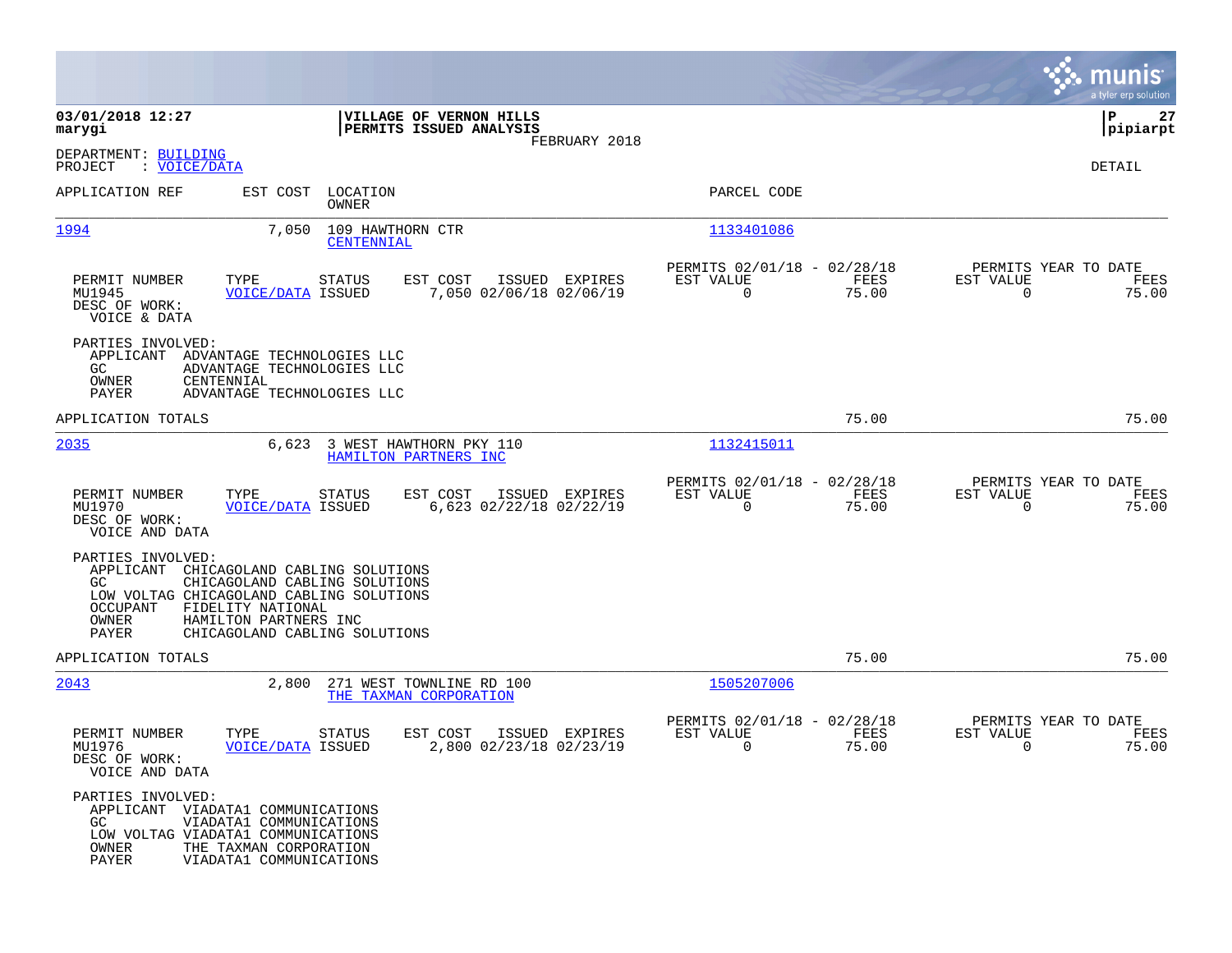|                                                                 |          |                                                           |               |             |                 | $\cdot$ munis $\cdot$<br>a tyler erp solution |
|-----------------------------------------------------------------|----------|-----------------------------------------------------------|---------------|-------------|-----------------|-----------------------------------------------|
| 03/01/2018 12:27<br>marygi                                      |          | <b>VILLAGE OF VERNON HILLS</b><br>PERMITS ISSUED ANALYSIS | FEBRUARY 2018 |             |                 | 28<br>ΙP<br> pipiarpt                         |
| DEPARTMENT: BUILDING<br>VOICE/DATA<br>PROJECT<br>$\ddot{\cdot}$ |          |                                                           |               |             |                 | DETAIL                                        |
| APPLICATION REF                                                 | EST COST | LOCATION<br>OWNER                                         |               | PARCEL CODE |                 |                                               |
| APPLICATION TOTALS<br>PROJECT TOTALS                            |          |                                                           |               |             | 75.00<br>225.00 | 75.00<br>225.00                               |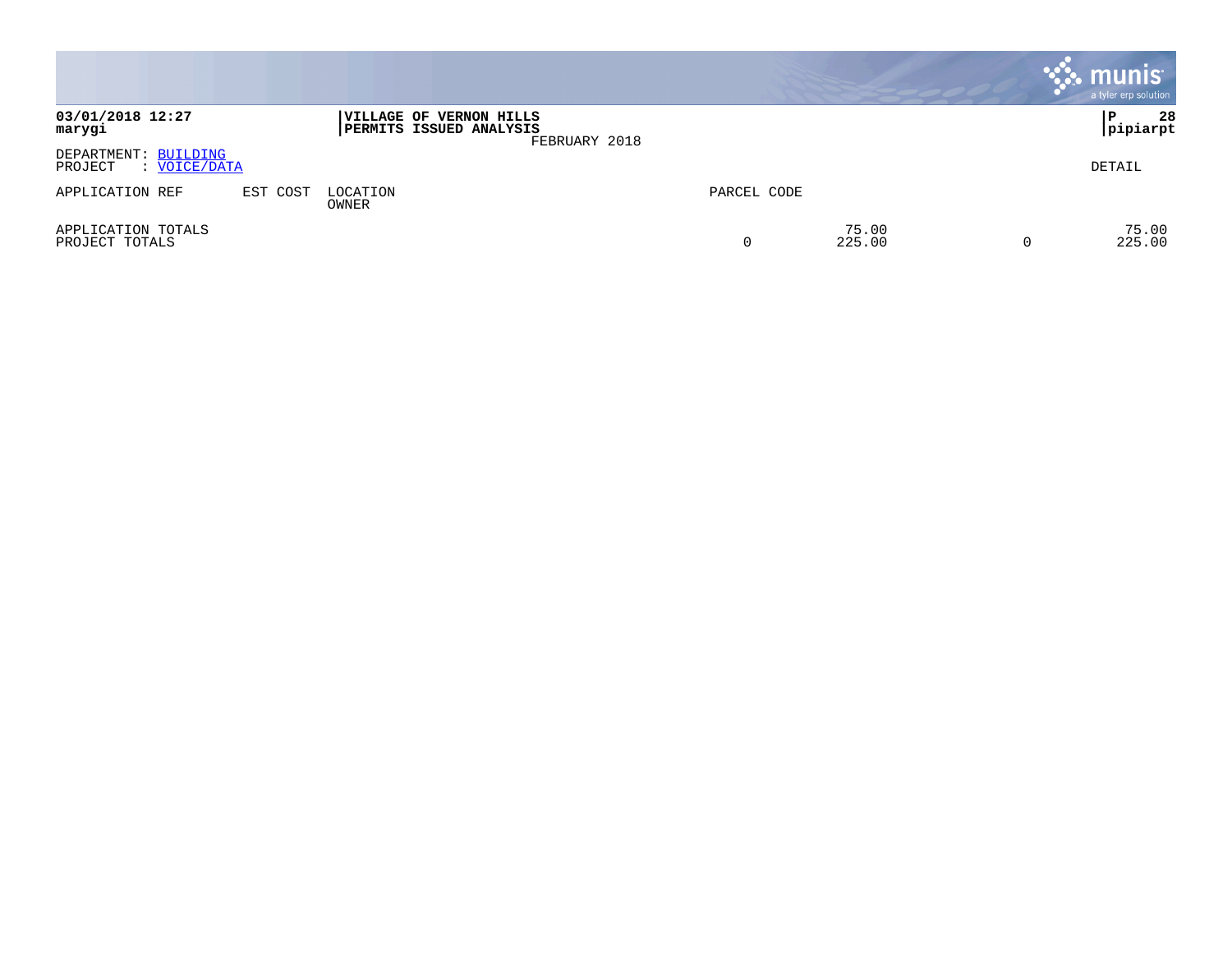|                                                                                                                                                                                                 |                                                                                                                                  |                                                         |             |                                                  | munis<br>a tyler erp solution |
|-------------------------------------------------------------------------------------------------------------------------------------------------------------------------------------------------|----------------------------------------------------------------------------------------------------------------------------------|---------------------------------------------------------|-------------|--------------------------------------------------|-------------------------------|
| 03/01/2018 12:27<br>marygi                                                                                                                                                                      | VILLAGE OF VERNON HILLS<br>PERMITS ISSUED ANALYSIS                                                                               |                                                         |             |                                                  | ΙP<br>29<br> pipiarpt         |
| DEPARTMENT: BUILDING<br>: WATER HEATER<br>PROJECT                                                                                                                                               | FEBRUARY 2018                                                                                                                    |                                                         |             |                                                  | DETAIL                        |
| APPLICATION REF<br>EST COST LOCATION                                                                                                                                                            | OWNER                                                                                                                            | PARCEL CODE                                             |             |                                                  |                               |
| 1937<br>1,200                                                                                                                                                                                   | 507 SADDLE BROOK LN<br>DARRYL KLEIN                                                                                              | 1133401067                                              |             |                                                  |                               |
| PERMIT NUMBER<br>TYPE<br>MU1866<br>WATER HEAT COMPLT<br>DESC OF WORK:<br>WATER HEATER                                                                                                           | <b>STATUS</b><br>EST COST<br>ISSUED EXPIRES<br>1,200 02/08/18 02/08/19                                                           | PERMITS 02/01/18 - 02/28/18<br>EST VALUE<br>$\mathbf 0$ | FEES<br>.00 | PERMITS YEAR TO DATE<br>EST VALUE<br>$\mathbf 0$ | FEES<br>.00                   |
| PARTIES INVOLVED:<br>APPLICANT<br>ELECTRIC PLUMBING INC<br>GC<br>ELECTRIC PLUMBING INC<br>OWNER<br>DARRYL KLEIN<br>ELECTRIC PLUMBING INC<br>PLUMBER<br>PAYER<br>ELECTRIC PLUMBING INC           |                                                                                                                                  |                                                         |             |                                                  |                               |
| APPLICATION TOTALS                                                                                                                                                                              |                                                                                                                                  |                                                         | .00         |                                                  | .00                           |
| 1992<br>900                                                                                                                                                                                     | 330 HADDON CIR<br>DICK & MOLIE WANG                                                                                              | 1508408015                                              |             |                                                  |                               |
| PERMIT NUMBER<br>TYPE<br>MU1940<br><b>WATER HEAT ISSUED</b><br>DESC OF WORK:<br>WATER HEATER                                                                                                    | <b>STATUS</b><br>EST COST<br>ISSUED EXPIRES<br>900 02/06/18 02/06/19                                                             | PERMITS 02/01/18 - 02/28/18<br>EST VALUE<br>$\mathbf 0$ | FEES<br>.00 | PERMITS YEAR TO DATE<br>EST VALUE<br>$\mathbf 0$ | FEES<br>.00                   |
| PARTIES INVOLVED:<br>APPLICANT B. KIESGEN PLUMBING INC<br>B. KIESGEN PLUMBING INC<br>GC<br>DICK & MOLIE WANG<br>OWNER<br>B. KIESGEN PLUMBING INC<br>PLUMBER<br>B. KIESGEN PLUMBING INC<br>PAYER |                                                                                                                                  |                                                         |             |                                                  |                               |
| APPLICATION TOTALS                                                                                                                                                                              |                                                                                                                                  |                                                         | .00         |                                                  | .00                           |
| 2002<br>3,631                                                                                                                                                                                   | 301 ALPINE SPRINGS DRIVE<br>STEPHANIE MATAN                                                                                      | 1505208112                                              |             |                                                  |                               |
| PERMIT NUMBER<br>TYPE<br>MU1950<br>WATER HEAT ISSUED<br>DESC OF WORK:<br>WATER HEATER                                                                                                           | <b>STATUS</b><br>EST COST<br>ISSUED EXPIRES<br>3,631 02/08/18 02/08/19                                                           | PERMITS 02/01/18 - 02/28/18<br>EST VALUE<br>$\Omega$    | FEES<br>.00 | PERMITS YEAR TO DATE<br>EST VALUE<br>0           | FEES<br>.00                   |
| PARTIES INVOLVED:<br>APPLICANT ABC PLUMBING, HEATING, COOLING, ELECTRIC<br>GC<br>STEPHANIE MATAN<br>OWNER<br>PLUMBER<br>PAYER                                                                   | ABC PLUMBING, HEATING, COOLING, ELECTRIC<br>ABC PLUMBING, HEATING, COOLING, ELECTRIC<br>ABC PLUMBING, HEATING, COOLING, ELECTRIC |                                                         |             |                                                  |                               |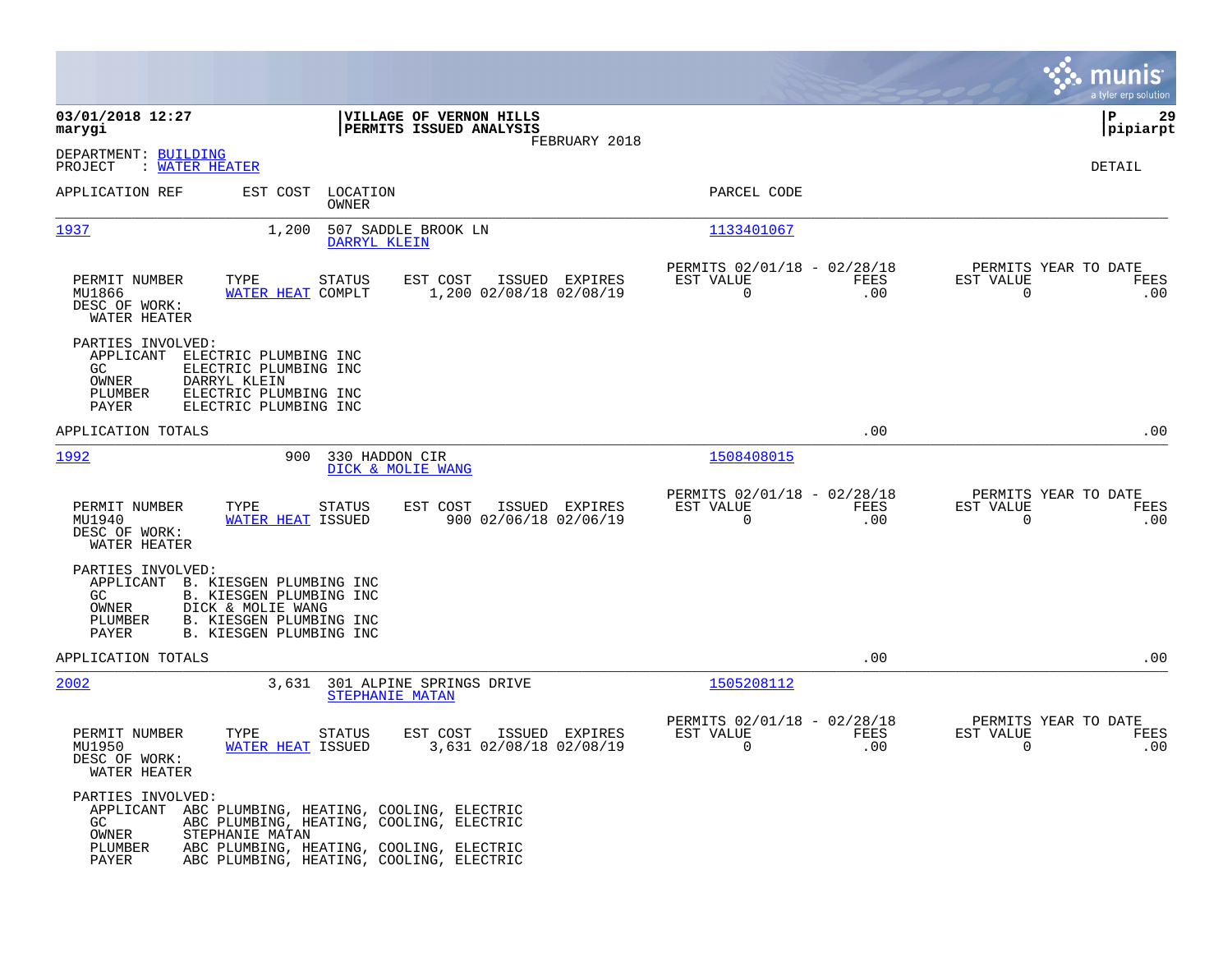|                                                                                                                                                                                                                             |                                                                     |                                                         |             |                                                  | munis<br>a tyler erp solution |
|-----------------------------------------------------------------------------------------------------------------------------------------------------------------------------------------------------------------------------|---------------------------------------------------------------------|---------------------------------------------------------|-------------|--------------------------------------------------|-------------------------------|
| 03/01/2018 12:27<br>marygi                                                                                                                                                                                                  | VILLAGE OF VERNON HILLS<br>PERMITS ISSUED ANALYSIS<br>FEBRUARY 2018 |                                                         |             |                                                  | ΙP<br>30<br> pipiarpt         |
| DEPARTMENT: BUILDING<br>PROJECT<br>: WATER HEATER                                                                                                                                                                           |                                                                     |                                                         |             |                                                  | DETAIL                        |
| APPLICATION REF<br>EST COST<br>LOCATION<br>OWNER                                                                                                                                                                            |                                                                     | PARCEL CODE                                             |             |                                                  |                               |
| APPLICATION TOTALS                                                                                                                                                                                                          |                                                                     |                                                         | .00         |                                                  | .00                           |
| 2015<br>850                                                                                                                                                                                                                 | 138 BRANDYWINE CT<br>CHARLES R & GAIL M ROBINSON                    | 1132413017                                              |             |                                                  |                               |
| PERMIT NUMBER<br>TYPE<br><b>STATUS</b><br>MU1959<br><b>WATER HEAT ISSUED</b><br>DESC OF WORK:<br>WATER HEATER                                                                                                               | EST COST<br>ISSUED EXPIRES<br>850 02/15/18 02/15/19                 | PERMITS 02/01/18 - 02/28/18<br>EST VALUE<br>0           | FEES<br>.00 | PERMITS YEAR TO DATE<br>EST VALUE<br>$\mathbf 0$ | FEES<br>.00                   |
| PARTIES INVOLVED:<br>B. KIESGEN PLUMBING INC<br>APPLICANT<br>GC.<br>B. KIESGEN PLUMBING INC<br>CHARLES R & GAIL M ROBINSON<br>OWNER<br>PLUMBER<br><b>B. KIESGEN PLUMBING INC</b><br>PAYER<br><b>B. KIESGEN PLUMBING INC</b> |                                                                     |                                                         |             |                                                  |                               |
| APPLICATION TOTALS                                                                                                                                                                                                          |                                                                     |                                                         | .00         |                                                  | .00                           |
| 2016<br>800                                                                                                                                                                                                                 | 31 WILDWOOD CT<br>PLACEHOLDER                                       | 1505423097                                              |             |                                                  |                               |
| PERMIT NUMBER<br>TYPE<br><b>STATUS</b><br>MU1960<br>WATER HEAT ISSUED<br>DESC OF WORK:<br>WATER HEATER                                                                                                                      | EST COST<br>ISSUED EXPIRES<br>800 02/15/18 02/15/19                 | PERMITS 02/01/18 - 02/28/18<br>EST VALUE<br>$\mathbf 0$ | FEES<br>.00 | PERMITS YEAR TO DATE<br>EST VALUE<br>$\mathbf 0$ | FEES<br>.00                   |
| PARTIES INVOLVED:<br>APPLICANT B. KIESGEN PLUMBING INC<br>GC.<br>B. KIESGEN PLUMBING INC<br>PLACEHOLDER<br>OWNER<br>PLUMBER<br>B. KIESGEN PLUMBING INC<br>B. KIESGEN PLUMBING INC<br>PAYER                                  |                                                                     |                                                         |             |                                                  |                               |
| APPLICATION TOTALS                                                                                                                                                                                                          |                                                                     |                                                         | .00         |                                                  | .00                           |
| 2024<br>1,320                                                                                                                                                                                                               | 95 SUSSEX CIR<br>MONICA M TORRES NAZARIO                            | 1508410005                                              |             |                                                  |                               |
| PERMIT NUMBER<br>TYPE<br>STATUS<br>MU1964<br>WATER HEAT COMPLT<br>DESC OF WORK:<br>WATER HEATER                                                                                                                             | EST COST ISSUED EXPIRES<br>1,320 02/19/18 02/19/19                  | PERMITS 02/01/18 - 02/28/18<br>EST VALUE<br>$\Omega$    | FEES<br>.00 | PERMITS YEAR TO DATE<br>EST VALUE<br>$\Omega$    | FEES<br>.00                   |
| PARTIES INVOLVED:<br>APPLICANT MONICA M TORRES NAZARIO<br>GC<br>MONICA M TORRES NAZARIO<br>OWNER<br>MONICA M TORRES NAZARIO                                                                                                 |                                                                     |                                                         |             |                                                  |                               |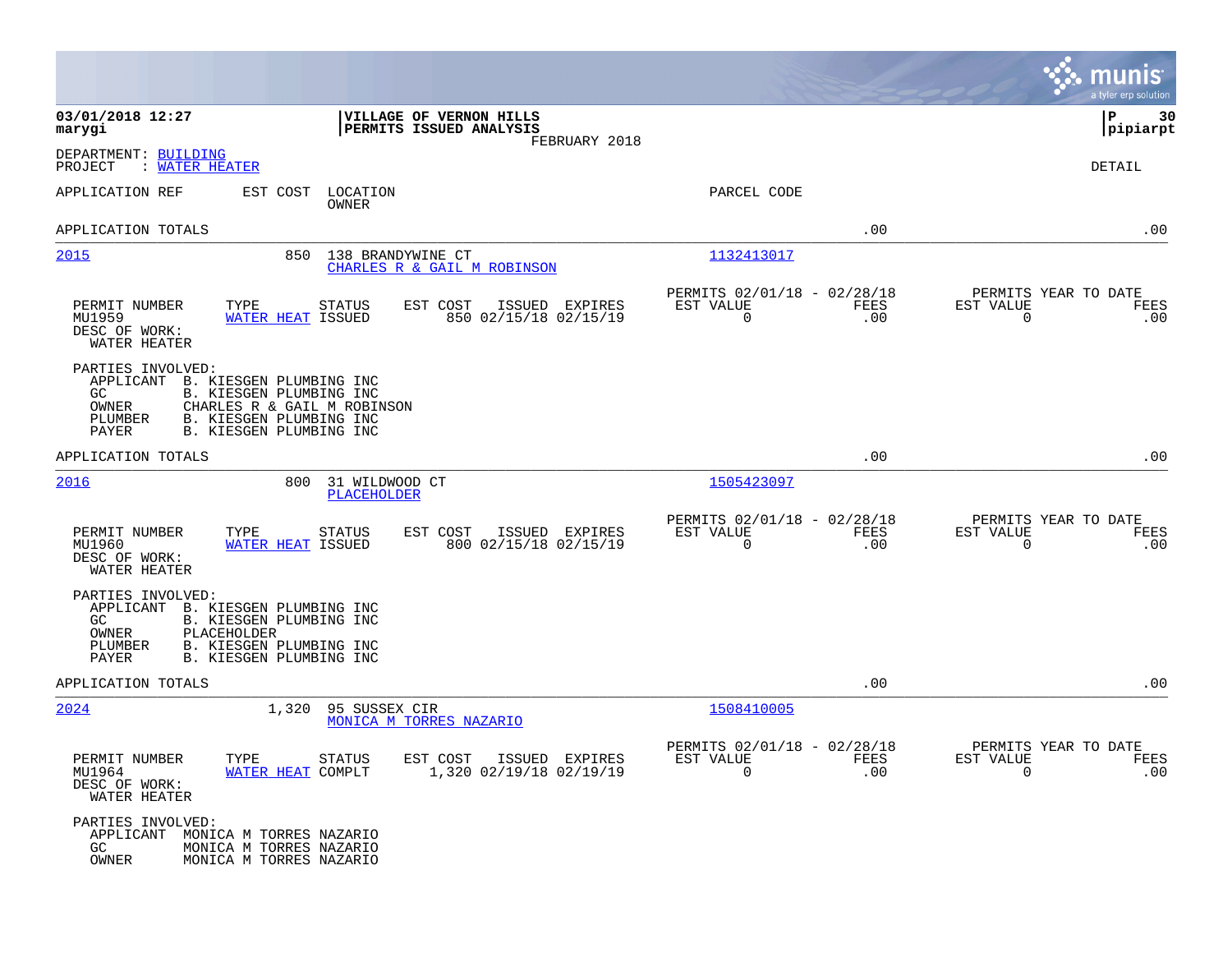|                                                                                                                                   |                             | munis'<br>a tyler erp solution |
|-----------------------------------------------------------------------------------------------------------------------------------|-----------------------------|--------------------------------|
| 03/01/2018 12:27<br>VILLAGE OF VERNON HILLS<br>PERMITS ISSUED ANALYSIS<br>marygi<br>FEBRUARY 2018                                 |                             | 31<br>P<br> pipiarpt           |
| DEPARTMENT: BUILDING<br>PROJECT<br>: WATER HEATER                                                                                 |                             | DETAIL                         |
| APPLICATION REF<br>EST COST<br>LOCATION<br>OWNER<br>PLUMBER<br>DRF TRUSTED PROPERTY SOLUTIONS<br>MONICA M TORRES NAZARIO<br>PAYER | PARCEL CODE                 |                                |
| APPLICATION TOTALS<br>PROJECT TOTALS                                                                                              | .00<br>.00<br>0<br>$\Omega$ | .00<br>.00                     |